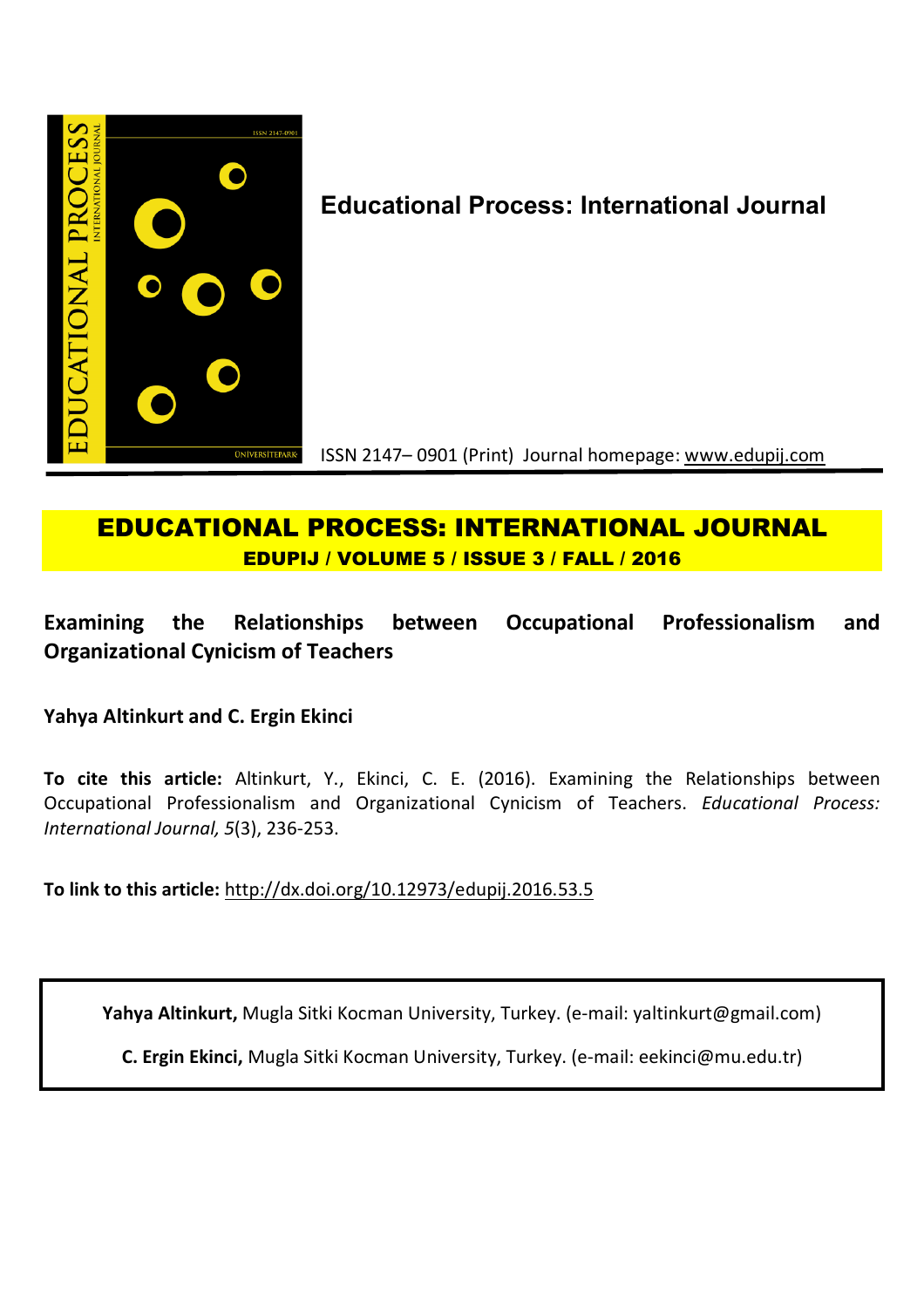## **Examining the Relationships between Occupational Professionalism and Organizational Cynicism of Teachers**

YAHYA ALTINKURT and C. ERGIN EKINCI

## **Abstract**

The purpose of this study is to explore the relationships between occupational professionalism and organizational cynicism levels of teachers. The sample of this study, designed as a survey research, consists of 436 teachers employed in schools in the city center of the province of Denizli, Turkey. The data of the study were collected through the administration of Teachers' Occupational Professionalism Scale and Organizational Cynicism Scale to the sample group. In data analysis, descriptive statistics, t-test, ANOVA and regression analyses were conducted. The results of the study indicate that occupational professionalism of teachers was high and their organizational cynicism was close to medium level. Low and negative relations were found between occupational professionalism of teachers and their cognitive and affective cynicism levels. According to regression analysis, only contribution to organization as one of the four sub-dimensions of occupational professionalism was a significant predictor of cognitive and affective cynicism of teachers. Occupational professionalism of teachers was not observed to be significantly influential on the behavioral cynicism of teachers. All four dimensions of occupational professionalism of teachers together explained 4.3% of cognitive cynicism of teachers and 5% of their affective cynicism.

**Keywords:** occupational professionalism, organizational cynicism, teacher professionalism.

> DOI: 10.12973/edupij.2016.53.5 ………………………………………........….....………………………………...…………… EDUPIJ / ISSN 2147– 0901 © 2016 Copyright © 2016 by ÜNİVERSİTEPARK Limited edupij.com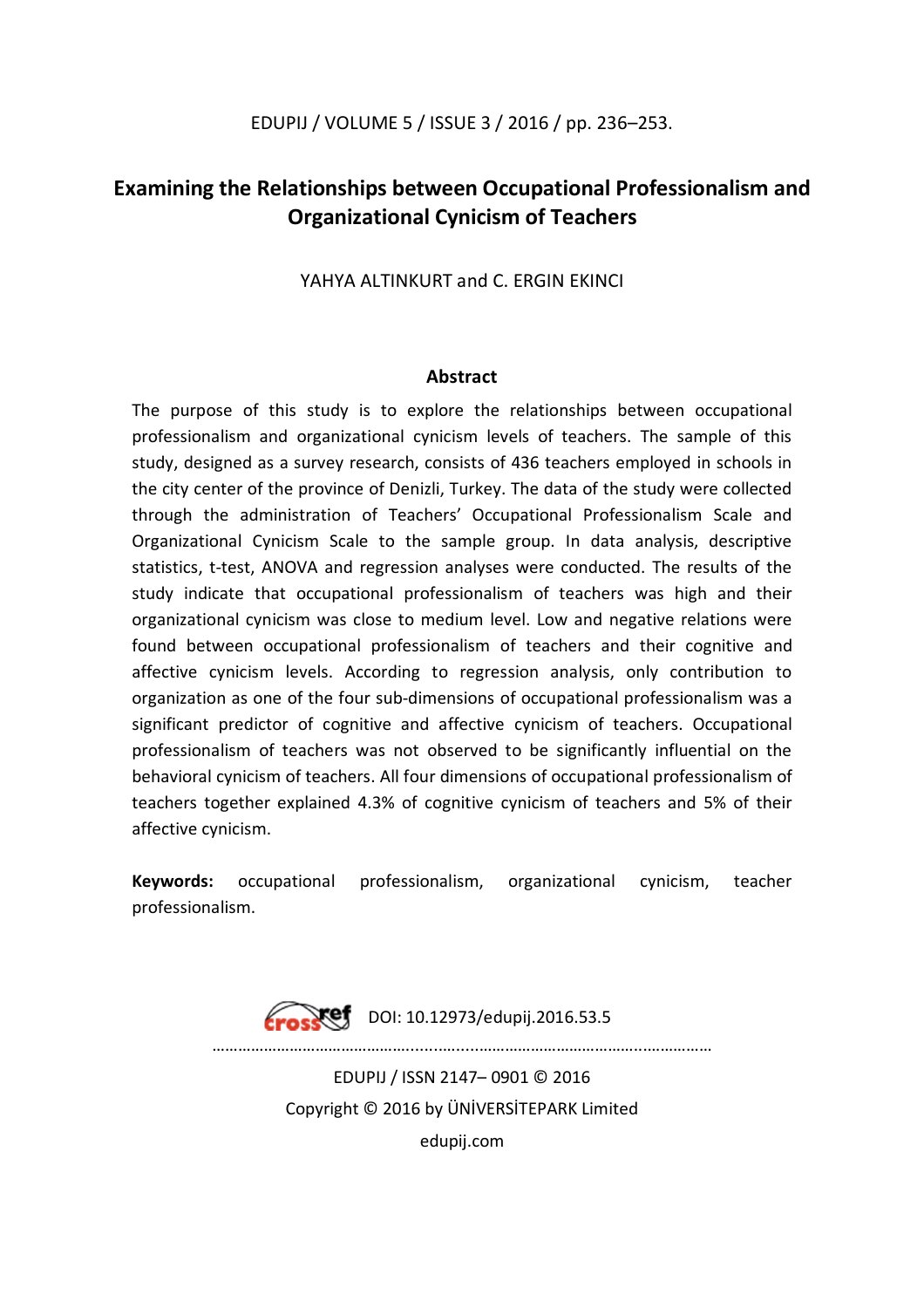#### **Introduction**

Organizational professionalism and cynicism express two opposite concepts, both of which might have an effect on organizational performance. The increase of teachers' occupational professionalism and decrease in the levels of their cynical behaviors affect organizational performance positively. Within this frame, the main purpose of the study is to determine how teachers' occupational professionalism affects their cynic behaviors. In this part of the study, first relevant literature was presented in order to provide a framework of these two concepts, and then the problem statement of the study was explained.

#### *Occupational Professionalism*

According to the context, there may be some differences in who can be regarded as professional and what the indicators of 'professionalism' are. These indicators might occasionally be either to earn money as a result of the profession conducted or the quality of the profession. For instance, professionalism in music stands for the level of abilities which enables musicians to demonstrate a performance beyond the amateur level. On the other hand, in the business world professionalism refers to the successful behaviors expected from the individuals working in specific professions. Professionalism means clearly described responsibilities and behaviors for nurses, physical therapists, chemists and other medical professionals. Similarly, for professionalism in the 'classical' fields such as law, medicine and theology, there are principles, rules and expectations that have been developed over hundreds of years (Hart & Marshall, 1992). In these samples, even though the professions are different from each other, there are some presumptions regarding the common points of being "professional". One of the common points of these presumptions is that a profession is conducted through top flight success by applying the high level qualities. In this context, when professionalism is taken into account generally, it can be regarded as an expression of specialty, knowledge, skills and ways of behavior demonstrated in a specific field (Van Mokk et al., 2009). These examples also indicate that there are various conceptions for professionalism.

It is traditionally prevalent that professionalism is tended to be discussed within the scope of specific criteria (Kim-Godwin, Baek, & Wynd, 2010). According to this understanding which focuses on the features special to traditional and prestigious occupations (for instance profession of a doctor or lawyer), occupations meeting some specific criteria can be regarded as professional occupations, while the others can easily be excluded (Hoyle & John, 1995). Such an approach can be asserted to prevent some occupations including the occupation of teaching from professionalizing.

At the present time, professionalism has been transformed from determining the criteria for professionalism or for an occupation into a discourse focusing on how the attitudes and behaviors of workers are influenced in order to maintain them to behave more professionally (Evans, 2008; Evett, 2013). This viewpoint of professionalism is expected to function as a mechanism to encourage and impress the change (Gleeson & Knights, 2006). This discourse bases upon concepts such as trust, values, ethical principles and control, all of which can be regarded as concepts so as to comprehend the nature of professionalism (Evans, 2008).

Occupational professionalism is one of the dispositions revived together with this discourse. Occupational professionalism not only grounds on a discourse of professionalism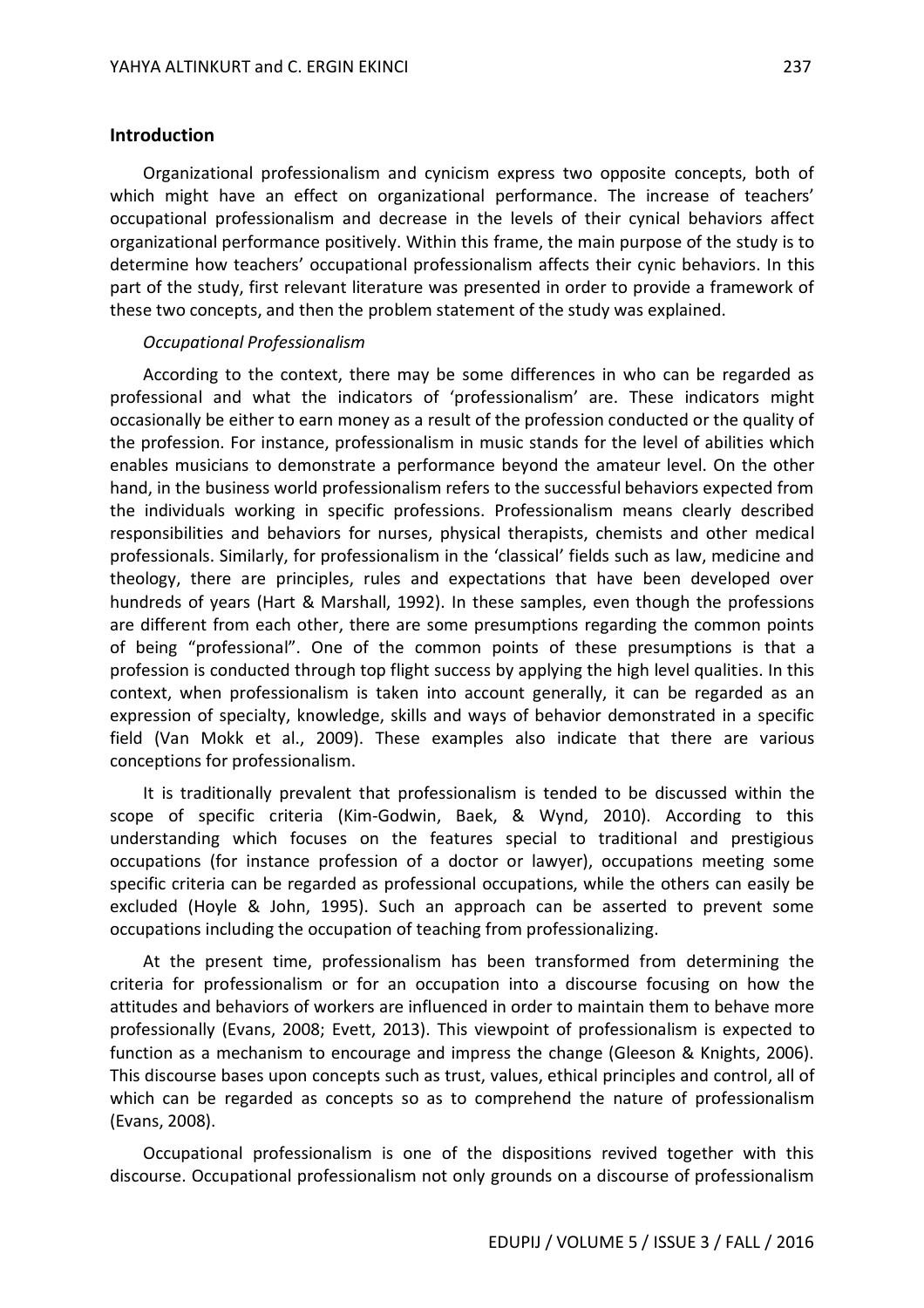which is directed by ethical codes created by professional groups of occupations and supervised by practitioners, but it also reflects a conception which is influenced by employers and senior managers (Evett, 2005). The concept of professionalism aims to justify the professional alteration and its reasons and also to provide employees to behave more self-controlled and disciplined while conducting their occupations (Evett, 2006, 2011). This conception of professionalism predicts that employees not only behave more professionally in carrying out their occupations, but also their great efforts contribute to actualize the organizational purposes. In this conception, both professional and managerial principles (autonomy and control or quality and efficiency etc.), which are antithetical to each other are applied together (Noordegraaf, 2015). Professionalism refers to an occupational conception which includes organization and supervision of employers and their works and also a mutual advantage for both the practitioners and beneficiaries (Evett, 2011, 2013). Within this framework, occupational professionalism can be regarded as coalescence (synthesis) of individual professionalism and organizational professionalism. As a similar approach, Altinkurt and Yilmaz (2014) described occupational professionalism as individual professionalism's giving its place to organizational professionalism.

Traditional education and current insufficiencies in the schooling systems (low level of success, undesirable behaviors, grade retention, dropping out of school etc.) compels many organizations including the educational institutions to give more importance to the concept of professionalism (Anderson, 2012). For the success of the reforms which have been conducted to overcome these insufficiencies, it has been regarded as a focal point that teachers should be provided with professional development (Matzen & Edmunds, 2007). However, it should be noted that, because of the high level of ambiguity and complexity in its nature and its very rapid changing historical, cultural and political contexts, it is not that easy to determine the meaning and frame of the teaching profession as a professional occupation as it is in some traditionally accepted professions (like doctors, lawyers) (Day, Flores, & Viana, 2007). Not only is it a concept under permanent construction and subject to different, and sometimes competing interpretations and analyses, but it also entails different 'voices' or 'perspectives' which are rooted in different political, professional and institutional endeavors (Hargreaves, 2000).

There are various classifications in the literature regarding the dimensions of occupational professionalism. For instance, Evans (2011) discussed that occupational professionalism had three dimensions, of *behavior, attitude,* and *intellectuality.* The dimension of behavior is related to a teacher's degree of maintaining the requirements of the teaching profession. This dimension consists of planning, implementing, evaluating and developing activities for improving student learning. The second dimension refers to the viewpoints and perceptions of teachers regarding the teaching profession. However, the dimension of intellectuality regards possessing the knowledge and skills related to the profession, dominating their own field and following the developments in their field. This dimension, which is related to the pedagogical side of the teaching profession, is being more emphasized at the present time. The qualifications of the teachers within this dimension can be seen as the source of teacher autonomy, which is regarded as one of the crucial elements of professionalism. As Larson (1977), as cited in Hargreaves (2000), stated, it helps distinguish professional from proletarian work (Hargreaves, 2000). McMahon and Hoy (2009) identify occupational professionalism in four sub-dimensions, which are academic engagement, self-enforcement of standards, effectiveness, and contribution to a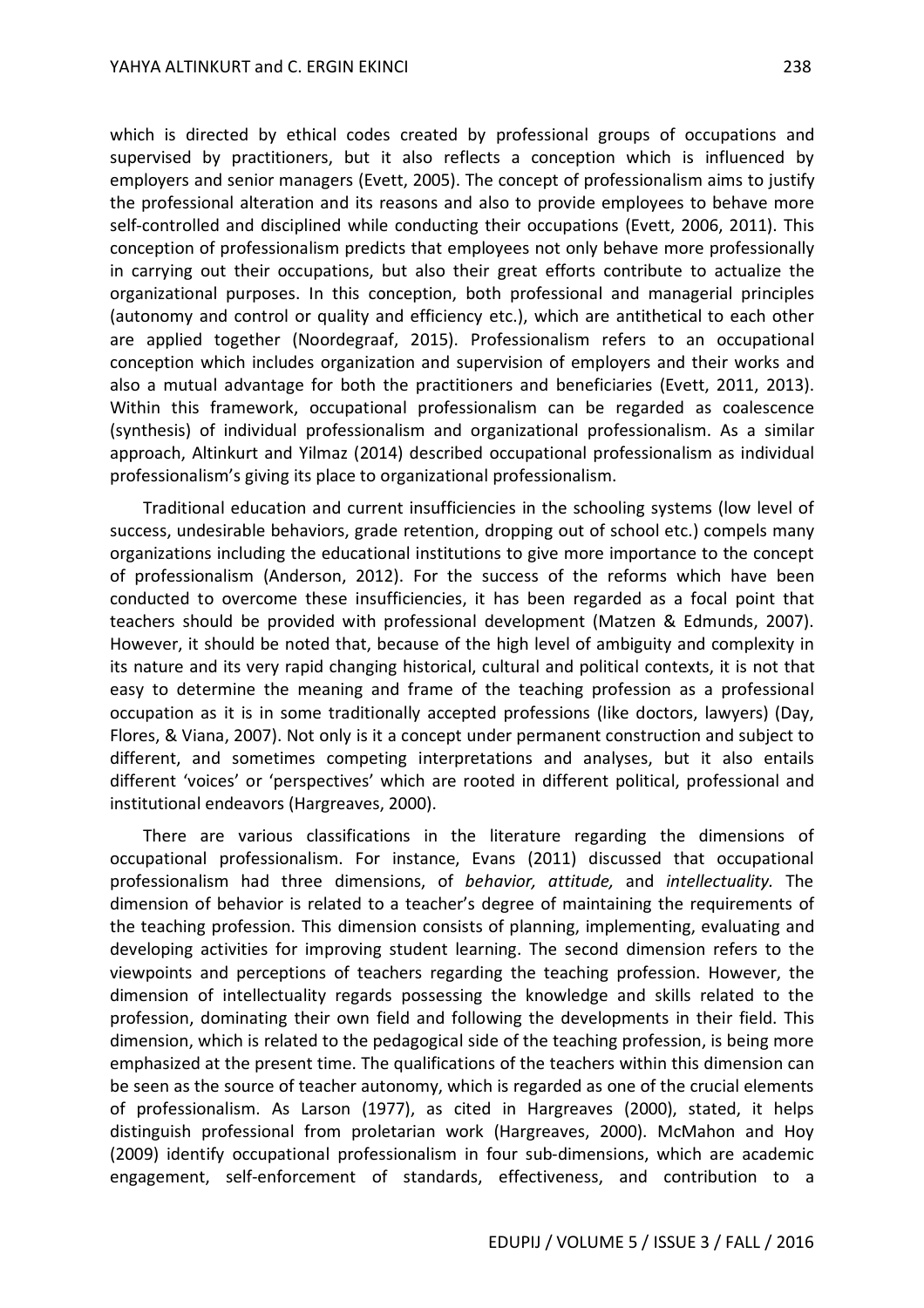professional community. Additionally, Altinkurt and Yilmaz (2014) identify occupational professionalism in four sub-dimensions, which are *personal development,* meaning employees' endeavoring voluntarily for improving themselves; *contribution to organization,*  which refers to employees' using their skills and competences for the sake of the organization; *professional awareness* which means employees are aware of their responsibilities, being open to change and progress; and *emotional labor,* which means employees' trying not to reflect their personal emotions in their working life. This classification set has been used in this study.

#### *Organizational Cynicism*

The concept of cynicism appears in two dimensions in the related literature, namely general (individual) cynicism and organizational cynicism. Even though cynicism has been discussed in various meanings and context throughout different historical periods, it is generally regarded as a concept that can be used to state negative attitudes that emerged as the expression of a conception based on the idea that no other individuals should be trusted. Most researchers described cynicism as a viewpoint which is described with negative features such as despair towards one or more objects/conditions, disappointment, anger, pessimism and distrust, all of which have arisen as a result of being exposed to various factors in the environment (e.g., Altinkurt, Yilmaz, Erol, & Salali, 2014; Bateman, Sakano, & Fujita, 1992; Brandes-Ducan, 1995; Goldfarb, 1991; Guastello, Rieke, Guastello & Billings, 1992; Mirivs & Kanter, 1991; Wanous, Reichers, & Austin, 2000). This viewpoint basically withstands the idea that the principles of justice, honesty and sincerity are sacrificed for personal interests. In general, cynicism can be described to be fueled from the negative experiences of individuals and it expresses negative feelings and behaviors and therefore their lost beliefs depending on these feelings and behaviors (Laursen, 2009).

In contrast to general (individual) cynicism, at a more micro-level, organizational cynicism can be defined as the negative attitudes towards the organization, which emerge when employees believe that their organization lacks moral integrity and honesty (Andersson, 1996; Johnson & O'Leary-Kelly, 2003). Similarly, Dean, Brandes, and Dharwadkar (1998) described organizational cynicism as the critical behavior tendencies towards the organization which emerged as a result of the belief that there is a gap between the expected and observed organizational identity and also the negative reactions against organizational alteration. Organizational cynicism is compatible with these ideas and reactions previously mentioned. One of the fountain heads of organizational cynicism is that the leaders of the organizations give up the principles of honesty, justice and sincerity for their own interests (Naus, 2007).

Depending on the attitude theory, Dean et al. (1998) conceptualized organizational cynicism as a multidimensional construct, consisting of three elements known as *cognitive, affective* and *behavioral* dispositions. The first one of these elements, cognitive disposition, refers to the belief that the organization is deprived of moral integrity (that there is no honesty), the second one, affective disposition, means reflective feelings towards the organization (disrespect, anger, distress, embarrassment, anxiety, tension etc.), and the last one stands for the disposition of critical behaviors directed towards the organization that is consistent with the aforementioned feelings and beliefs. Negative attitudes towards organizations do not refer to feelings that employees have towards their organizations' attitudes; in fact, they arise as a result of the experiences of employees within the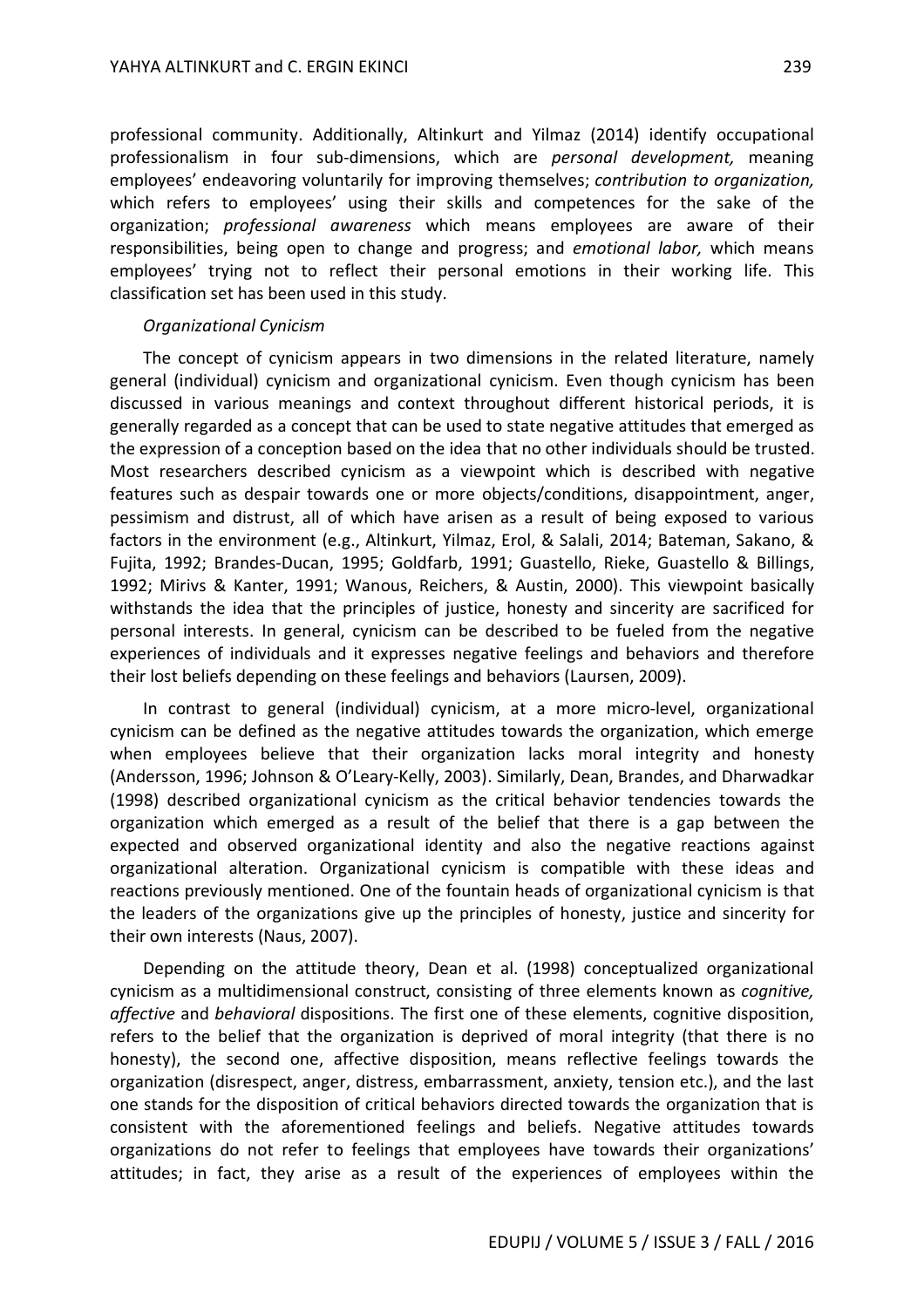organization. Mazella (2007) clarified this with the anonymous expression, "cynics are made, not born". Therefore, cynicism is not a personal characteristic, but a work attitude influenced by situational factors (Andersson & Bateman, 1997). It stands for an individual's aspect that can change over time and is intended towards an organization.

Among the reasons why organizational cynicism emerges, negations such as perception of injustice, breach of psychological contract, distrust of superiors, deficiencies in leadership behaviors, long working hours, intimidation, management style, change efforts that are poorly managed and their undesirable results, high level of role conflict, and excessive workload can be included (Tokgoz & Yilmaz, 2008). As a result of cynical attitudes, individuals might have such outcomes as low performance in their profession, absenteeism, interpersonal conflicts, piling the work onto others, resistance to change, slurring over the work, struggling to discredit the workplace, alienation, indifference, refraining (retreating), despair, distrust, skepticism, disrespect and disappointment (Andersson, 1996; Andersson & Bateman, 1997; Dean et al., 1998; Reichers, Wanous, & Austin, 1997; Wanous et al., 2000). As a consequence of all of these outcomes, cynical individuals demonstrate behaviors such as selectiveness, continual nitpicking, criticizing, disbelief in others' sincerity, expressing this feeling stingingly and derisively, questioning others' intentions (Altinkurt et al., 2014; Mazella, 2007), distrusting both individuals and institutions within their environment (Peng & Zhou, 2009).

In this sense, it can be remarked that organizational cynicism is one of the administrative problem areas that should be dealt with so as to maintain organizational efficiency. Although the levels of extensiveness of cynic behaviors differ, there are employees demonstrating cynical behaviors within almost all organizations (James, 2005; Mirvis & Kanter, 1991). The same situation is pertinent for schools, because the functioning of educational organizations consist of activities mostly depending on human interactions. Teachers' demonstrating cynical characteristics cause individuals to lose their optimism towards the future, to reduce their efforts regarding their jobs and to exhibit negative beliefs and behaviors towards their schools (Altinkurt et al., 2014; Nartgun & Kalay, 2014). Therefore, it is considerably important to be aware of the factors which have an influence on teachers developing cynical attitudes and to increase their levels of cynicism because the success of schools substantially depends on teachers' behaving professionally and conducting their professions with commitment.

When the explanations above are evaluated, it can be remarked that professionalism refers to an individual that has a high level of competency in a specific field and s/he conducts their professional life with great success by applying this competency within the scope of some particular principles. On the other hand, organizational cynicism stands for those employees who have developed cynical behaviors due to negative attitudes having emerged because of various reasons, refrain from applying the aforementioned competences, neglect or omit their work and even hinder other employees' works implicitly. In short, professionalism relates to conducting a profession, whereas organizational cynicism is attached to resistance against undertaking that profession. In this context, professionalism and organizational cynicism can be regarded as two converse concepts which might have a significant influence in different ways on organizational performance. When the contents of these two concepts are evaluated, it can be expected that the higher the levels of employee professionalism, the lower their cynic dispositions will be. In the literature, there is a range of studies (e.g., Altinkurt et al., 2014; Basim, Begenirbas, & Yalcin, 2013; Bedeian, 2007;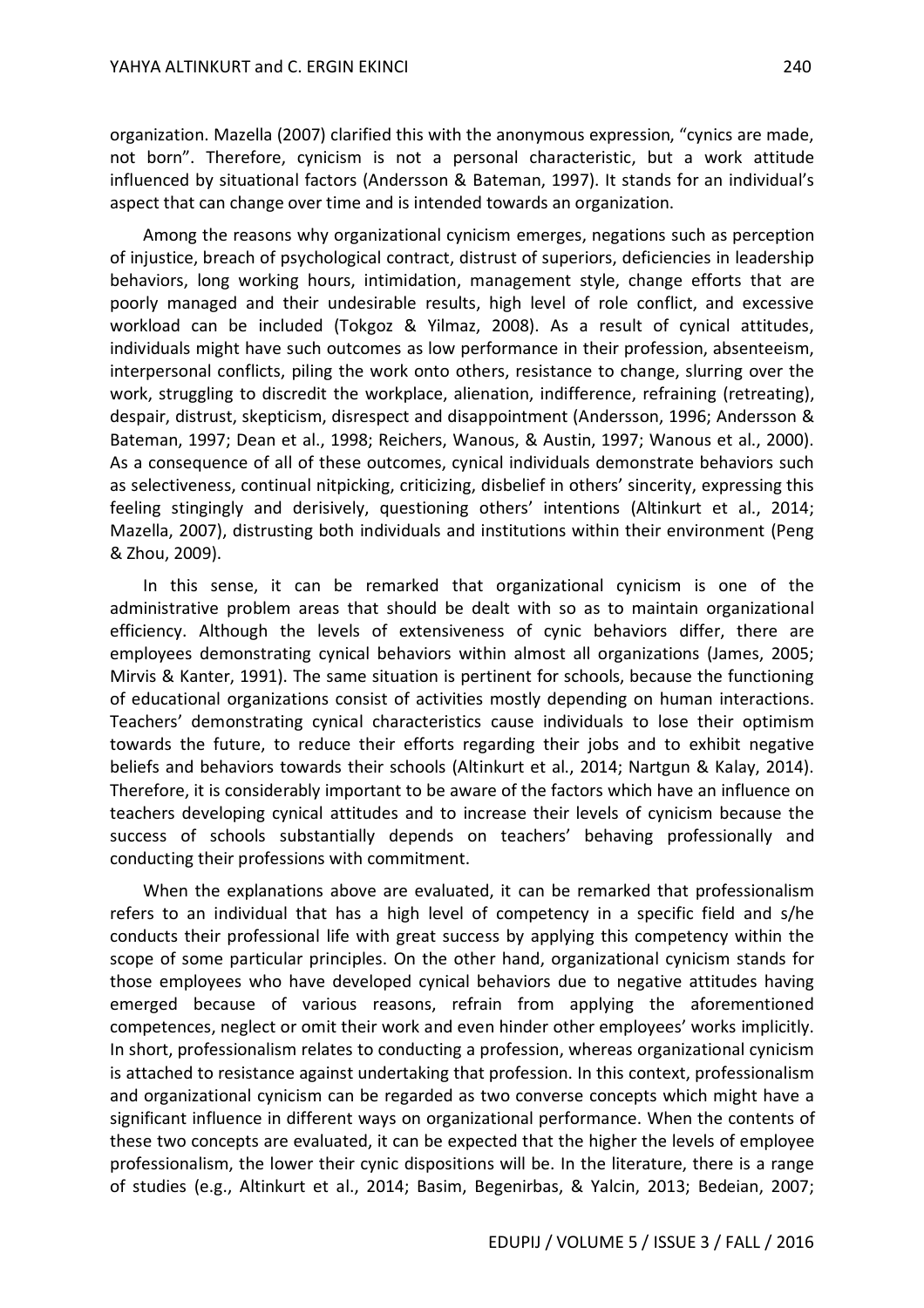Bommer, Rich, & Rubin, 2005; Cerit, 2012; Cole, Brunch, & Vogel, 2006; Eaton, 2000; Helvaci & Cetin, 2012; Fitzgerald, 2002; James, 2005; Kalagan & Guzeller, 2010; Webb et al., 2004) which investigate the relationship between organizational cynicism and other concepts (job satisfaction, organizational commitment, organization alienation, emotional burnout, organizational citizenship, organizational justice, breach of psychological contract etc.). Similarly, there is also a line of studies examining teachers' professionalism to be found in the literature (e.g., Begenirbas & Yalcin, 2012; Cerit, 2012; Celik & Yilmaz, 2015; Evans, 2008; James, 2005; Mockler, 2005; Servage, 2009; Swann, McIntyre, Pell, Hargreaves, & Cunningham, 2010; Toh, Diong, Boo, & Chia, 1996; Yorulmaz, Altinkurt, & Yilmaz, 2015). However, no studies investigating the relationship between professionalism and organizational cynicism in the field of education could be found by the researchers. This study is regarded to be of great importance as it is the first study aiming to determine the relationships between professionalism and organizational cynicism of teachers.

In this study, the levels of teachers' organizational cynicism are investigated in the dimensions of *cognitive cynicism*, *affective cynicism* and *behavioral cynicism* (Dean et al., 1998), whereas teachers' occupational professionalism is examined in the dimensions of *personal development*, *contribution to organization*, *professional awareness* and *emotional labor* (Altinkurt & Yilmaz, 2014).

In this context, the purpose of this study is to determine the relationships between occupational professionalism and organizational cynicism levels of teachers. So as to achieve this primary purpose, the following research questions were tried to be answered throughout the study:

- What are the levels of teachers' occupational professionalism and their organizational cynicism?
- Do the levels of teachers' occupational professionalism and their organizational cynicism differ significantly in terms of the variables of gender, school type, and seniority?
- Does the professionalism of teachers predict their levels of organizational cynicism?

## **Methodology**

The research was conducted using the survey model. In accordance with this model, teachers' opinions were described, they were compared in terms of certain variables and the relationship between teachers' occupational professionalism and organizational cynicism was determined.

The population of the study consists of 7965 teachers working in the city center of Denizli province, Turkey, during the 2014-2015 academic year. The sample size was calculated as 336 for a 95% confidence level. In identification of the sample, disproportionate cluster sampling method was employed in order to select participant teachers. Taking into consideration that there might be a lower return rate or imprecise completion of the scales, it was decided to seek responses from 500 teachers. Participants returned 436 valid forms and therefore the study was conducted with these valid forms. 57.3% (*n*=250) of the participant teachers were female and 42.7% (*n*=186) were male. Moreover, 45.9% (*n*=200) of the teachers worked at primary schools; 25.0% (*n*=109) at secondary schools; 19.5% (*n*=85) at vocational high schools; and 9.6% (*n*=42) were working at general high schools. Besides, the seniority of the teachers varied greatly, from 1 to 43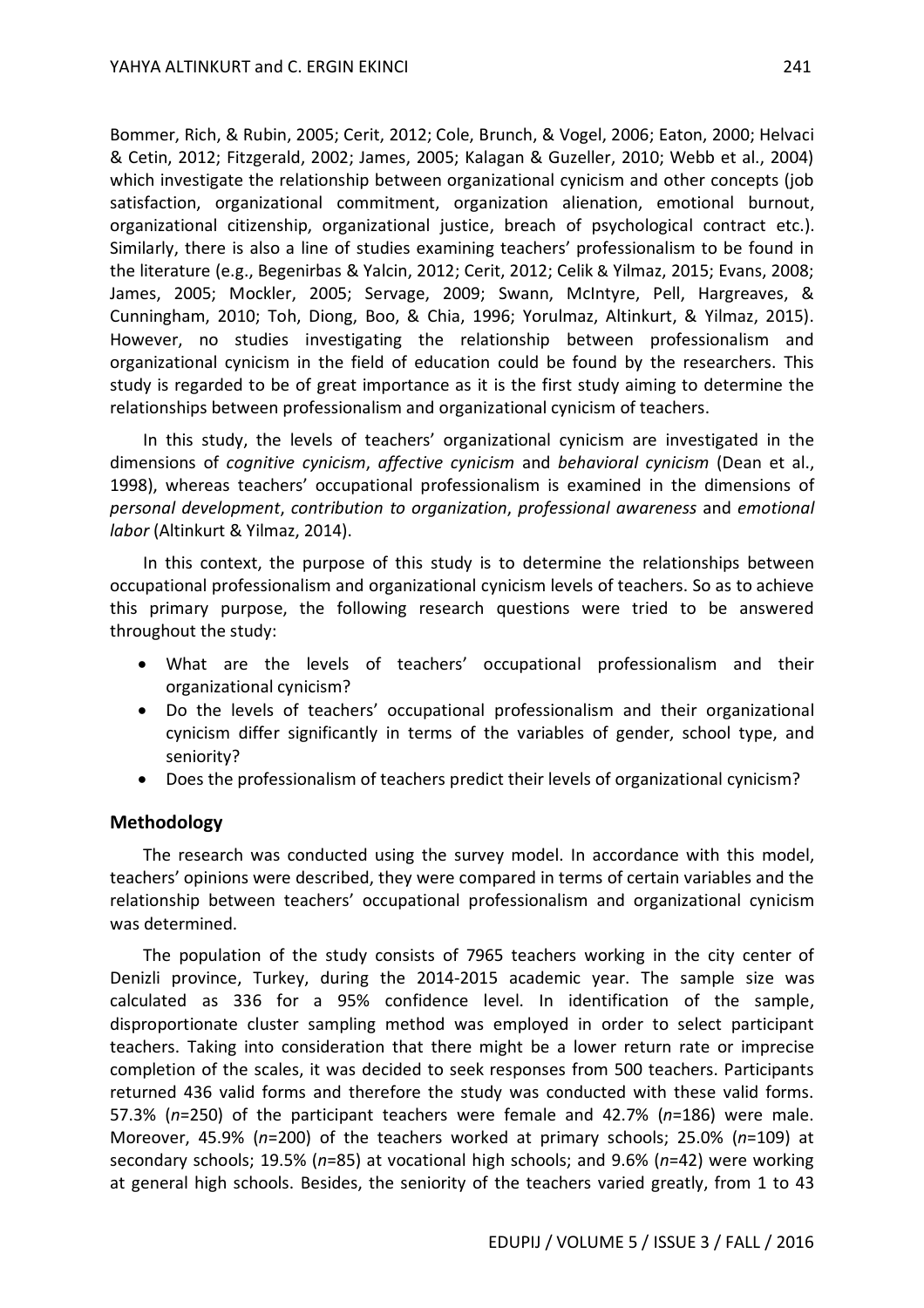years. 26.4% (*n*=115) of the teachers had 10 years or less experience, 32.8% (*n*=143) between 11-20 years, and 40.8% (*n*=178) had 21 years or more seniority.

In this study, the data were collected through the 'Occupational Professionalism of Teachers Scale (OPTS)' and the 'Organizational Cynicism Scale'. The Occupational Professionalism of Teachers Scale was developed by Yilmaz and Altinkurt (2014). The scale consists of 24, five-point, Likert-type items. The scale has four dimensions, namely personal development, contribution to organization, professional awareness, and emotional labor. Variance ratio explained by all these four factors is 52.22%. Factor loads of the items in the four dimensions of the scale vary from .35 to .73, whereas item-total correlation coefficients vary from .40 to .84. Confirmatory factor analysis (CFA) revealed a χ2/df ratio of 2.66. Other goodness for fit indexes calculated by CFA were: GFI=.82, AGFI=.78, RMSEA=.08, RMR=.05, SRMR=.08, CFI=.80, NFI=.72, NNFI=.77, and PGFI=.67.

Cronbach's Alpha internal consistency coefficient was examined for testing the reliability of the scale. The internal consistency coefficient is .79 for the personal development factor, .74 for professional awareness, .86 for contribution to organization, .80 for emotional labor, and .90 for the total scale. All items in the scale are scored in the intervals of "1: Strongly Disagree" to "5: Strongly Agree". High scores from the scale show a high level of occupational professionalism of the teachers. For this study, Cronbach's Alpha internal consistency coefficient was also calculated as .81 for the personal development factor, .53 for professional awareness, .84 for contribution to organization, .89 for emotional labor, and .92 for the total scale.

The Organizational Cynicism Scale was developed by Brandes, Dharwadkar, and Dean (1999), and adapted into Turkish by Kalagan (2009). The scale consists of 13 five-point Likerttype items, and has three dimensions of cognitive cynicism, affective cynicism, and behavioral cynicism. This three-factored construct explains 78.67% of the total variance. Factor loads of the items in the three dimensions of the scale vary from .66 to .89. The goodness for fit indexes calculated by confirmatory factor analysis (CFA) were:  $\chi^2$ /df= 2.25, GFI= .91, AGFI= .87, and RMSEA=.08. The Cronbach's Alpha internal consistency coefficient is .91 for the dimension of cognitive cynicism, .95 for affective cynicism, .87 for behavioral cynicism, and .93 for the total scale. The items in the scale are scored in the intervals of "1: Strongly Disagree" to "5: Strongly Agree". A high score obtained from this scale refers to a high level of the participant's cynicism. For this study, the Cronbach's Alpha internal consistency coefficient is .92 for the dimension of cognitive cynicism, .89 for affective cynicism, .75 for behavioral cynicism, and .90 for the total scale.

In the data analysis, descriptive statistics, t-test for independent samples and one-way analysis of variance (ANOVA) were used in order to determine the teachers' occupational professionalism and level of organizational cynicism, and the differences between/among the variables. For significant F values, Tukey test was used so as to determine the source of significant difference. In addition, multiple regression analysis was used in order to determine whether or not teachers' occupational professionalism significantly predicts their level of organizational cynicism. Correlation coefficient as an absolute value ranging from 0.70 to 1.00 was considered as a high correlation, 0.69 to 0.30 as moderate correlation, and 0.29 to 0.00 as a low correlation (Buyukozturk, 2009).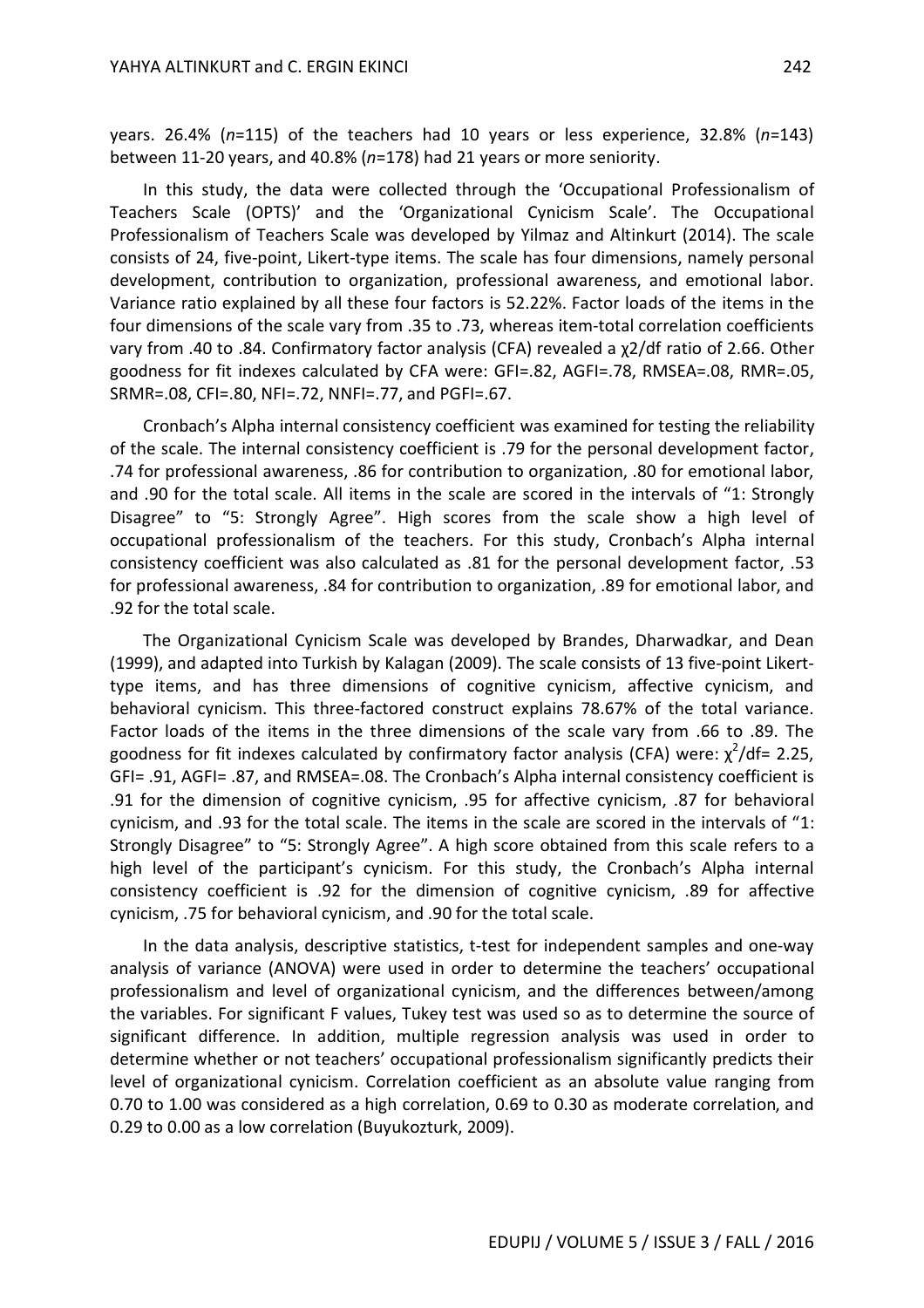#### **Findings**

The level of teachers' occupational professionalism is high (M=3.97, S=.56). Among the dimensions of occupational professionalism, teachers gave the highest scores to the items in the dimension of professional awareness (M=4.32, S=.67). This is followed respectively by emotional labor (M=4.30, S=.68), contribution to organization (M=3.77, S=.65), and personal development (M=3.55, S=.78). In terms of the gender variable, teachers' views both on occupational professionalism total score  $[t<sub>434</sub>=0.77, p>0.05]$  and the dimensions of personal development  $[t_{(434)}=0.35, p>0.05]$  and contribution to organization  $[t_{(434)}=1.55, p>0.05]$  do not differ significantly. However, there are significant differences in teachers' professional awareness  $[t_{(434)}=2.33, p<0.05]$  and their emotional labor  $[t_{(434)}=2.25, p<0.05]$ , according to the variable of gender. Both the professional awareness (M=4.38, S=.67) and emotional labor (M=4.36, S=.65) of female teachers are found to be higher than male teachers' professional awareness (M=4.23, S=.66) and emotional labor (M=4.21, S=.71).

On the other hand, not only teachers' general occupational professionalism levels  $[F_{(3-1)}]$  $_{432}$ =3.12; p<.05], but also their levels for the dimensions of personal development [F<sub>(3-</sub>  $_{432}$ =3.31; p<.05] and contribution to organization [F<sub>(3-432)</sub>=6.72; p<.05] differ significantly in terms of the variable of the school type teachers are working at, whereas there is no significant difference in the dimensions of teachers' professional awareness  $[F_{(3-432)}=1.98;$  $p$ >.05] and emotional labor [F<sub>(3-432)</sub>=1.50;  $p$ >.05] according to school type. The difference in the general occupational professionalism is between primary school teachers (M=4.03, S=.56) and vocational high school teachers (M=3.82, S=.58). Occupational professionalism of primary school teachers is found to be higher than vocational high school teachers. Additionally, the difference in the dimension of contribution to organization is between vocational high school teachers (M=3.50, S=.70) and both primary school teachers (M=3.85, S=.61) and secondary school teachers (M=3.83, S=.56), while the difference in the dimension of personal development is between secondary school teachers (M=3.73, S=.72) and vocational high school teachers (M=3.38, S=.84). Vocational high school teachers' levels of personal development and contribution to organization are lower than others.

Moreover, according to the variable of seniority, teachers' occupational professionalism differs significantly for all the dimensions. For general occupational professionalism  $[F_{(2-1)}]$  $_{433}$ =6.82; p<.05], the significant difference is between teachers with 11-20 years of seniority (M=3.83, S=.59) and both teachers with less than 11 years (M=4.07, S=.46) and more than 21 years of seniority (M=4.03, S=.57). Furthermore, the difference in the dimension of personal development  $[F_{(2-433)}=5.49; p<.05]$  is between teachers with 11-20 years of seniority (M=3.42, S=.77) and teachers having less than 11 years of seniority (M=3.74, S=.78). Besides, the difference in the dimension of professional awareness  $[F_{(2-433)}=3.58; p<.05]$  is between teachers with 11-20 years of seniority (M=4.21, S=.74) and teachers having less than 11 years of seniority (M=4.43, S=.54). On the other hand, the significant difference in the dimension of contribution to organization  $[F_{(2-433)}=7.28; p<.05]$  is found to be between teachers with 11-20 years of seniority (M=3.60, S=.67) and both teachers having less than 11 years of seniority (M=3.83, S=.60) and more than 21 years of seniority (M=3.87, S=.64). Lastly, the difference observed in the dimension of emotional labor  $[F_{(2-433)}=3.80; p<.05]$  is between teachers with 11-20 years of seniority (M=4.17, S=.77) and teachers having more than 21 years of seniority (M=4.37, S=.69). Teachers having 11-20 years of seniority in the teaching profession has the lowest levels of occupational professionalism.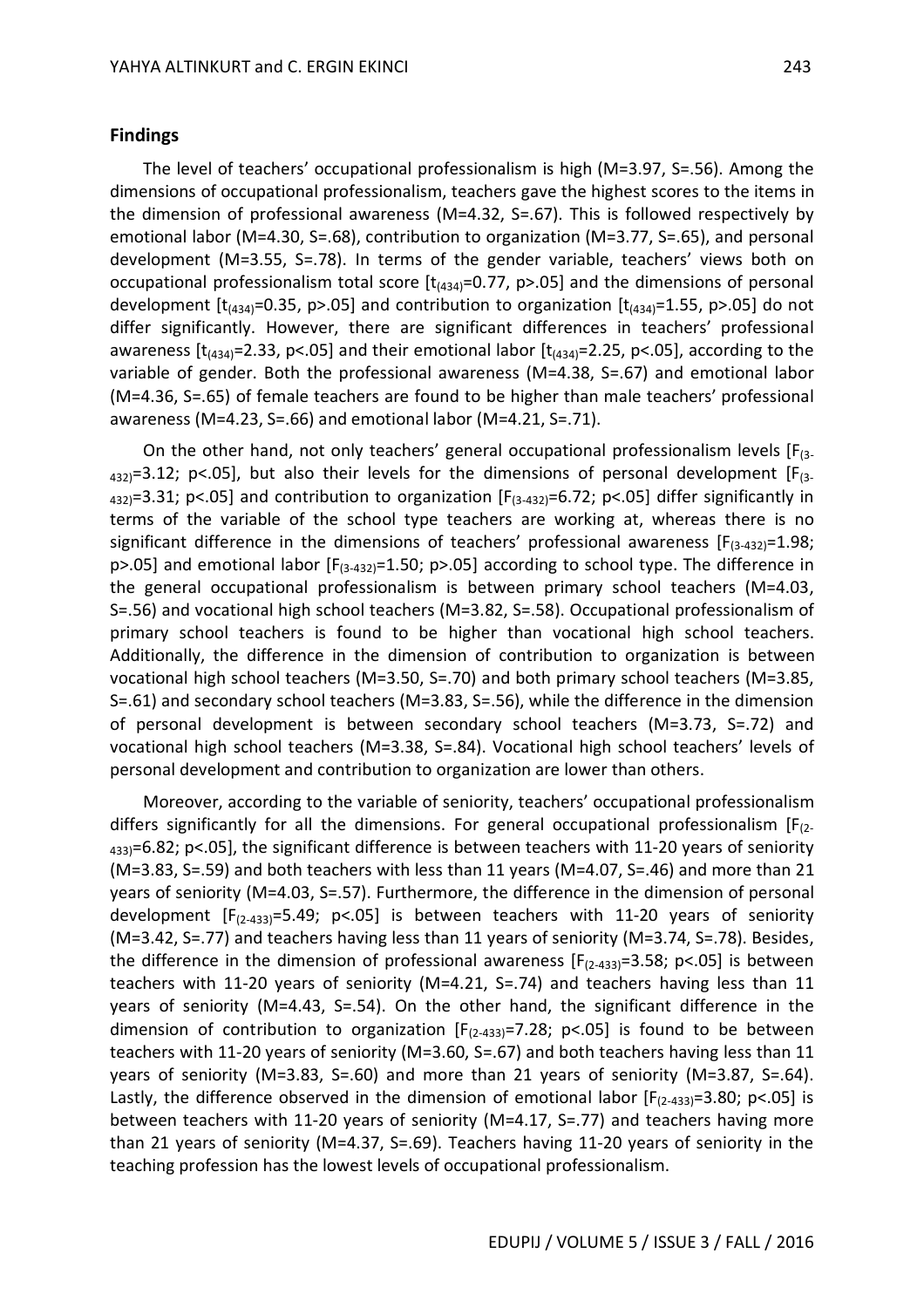On the other hand, the level of teachers' organizational cynicism is close to the medium level (M=2.31, S=.75). Among the dimensions of organizational cynicism, teachers gave the highest scores to the items in the dimension of behavioral cynicism (M=2.77, S=.77), affective cynicism (M=2.34, S=.98), and cognitive cynicism (M=1.90, S=.95), respectively.

In terms of the gender variable, both the teachers' levels of general organizational cynicism  $[t_{(434)}=0.72, p>0.05]$  and also the dimensions of organizational cynicism, namely cognitive cynicism  $[t_{(434)}=0.34, p>0.05]$ , affective cynicism  $[t_{(434)}=1.34, p>0.05]$  and behavioral cynicism  $[t_{(434)}=1.38, p>0.05]$  do not differ significantly. Similarly, not only the levels of teachers belonging to the dimensions of cognitive cynicism  $[F_{(2-433)}=.04; p>.05]$ , affective cynicism  $F_{(2-433)} = .41$ ; p>.05] and behavioral cynicism  $[F_{(2-433)}=1.22$ ; p>.05], but also teachers levels of the total scale for organizational cynicism  $[F<sub>(2-433)</sub> = .40; p>0.05]$  do not differ significantly according to the variable of seniority. On the other hand, teachers' levels of organizational cynicism differ significantly in all the dimensions of organizational cynicism according to school type at which the teachers are working. The significant difference in the general organizational cynicism  $[F_{(3-432)}=15.18; p<.05]$  is between primary school teachers (M=2.19, S=.68) together with secondary school teachers (M=2.09, S=.66) and general high school teachers (M=2.60, S=.89) with vocational high school teachers (M=2.68, S=.75). Likewise, the difference in the dimension of cognitive cynicism  $[F_{(3-432)}=24.81; p<.05]$  is between primary school teachers (M=1.67, S=.76) with secondary school teachers (M=1.67, S=.76) and general high school teachers (M=2.46, S=1.22), together with vocational high school teachers (M=2.46, S=1.05). Additionally, the difference in the dimension of affective cynicism  $[F_{(3-432)}=6.69; p<.05]$  is found to be between primary school teachers (M=2.20, S=.93) with secondary school teachers (M=2.22, S=.91) and general high school teachers (M=2.68, S=1.15) together with vocational high school teachers (M=2.66, S=0.98). Lastly, in the dimension of behavioral cynicism  $[F_{(3-432)}=5.57; p<.05]$ , the difference is observed to be between teachers working in primary schools (M=2.83, S=.93) with secondary school teachers (M=2.51, S=.79) and general high school teachers (M=2.71, S=0.59) together with vocational high school teachers (M=2.99, S=0.85). Teachers' organizational cynicism levels working at the general high schools and vocational high schools are higher than primary school teachers and secondary school teachers in both the total scale and all of its dimensions. In order to determine at what level teachers' occupational professionalism predicts their levels of organizational cynicism, the results of regression analyses are given in the tables that follow. In Table 1, multiple regression analysis results which have been performed so as to determine at what level teachers' occupational professionalism predicts their levels of cognitive cynicism are demonstrated.

|                                 | Β       | <b>Standard</b>                | в                            |      | Ŋ   | Zero-                        | Partial |
|---------------------------------|---------|--------------------------------|------------------------------|------|-----|------------------------------|---------|
|                                 |         | error                          |                              |      |     | order                        |         |
| Constant                        | 2.877   | .325                           | $\qquad \qquad \blacksquare$ | 8.86 | .00 | $\qquad \qquad \blacksquare$ |         |
| 1. Personal development         | $-.121$ | .071                           | $-.101$                      | 1.71 | .08 | $-.17$                       | $-.08$  |
| 2. Professional awareness       | .104    | .107                           | .074                         | .97  | .33 | $-.07$                       | .05     |
| 3. Contribution to organization | $-.213$ | .091                           | $-.147$                      | 2.33 | .02 | $-.19$                       | $-.11$  |
| 4. Emotional labor              | $-.046$ | .107                           | $-0.033$                     | .43  | .66 | $-.10$                       | $-.02$  |
| $R=0.21; R^2=0.043$             |         | $F_{(4-431)} = 5.21$ , p= 0.00 |                              |      |     |                              |         |

**Table 1.** Regression analysis results regarding the prediction of cognitive cynicism levels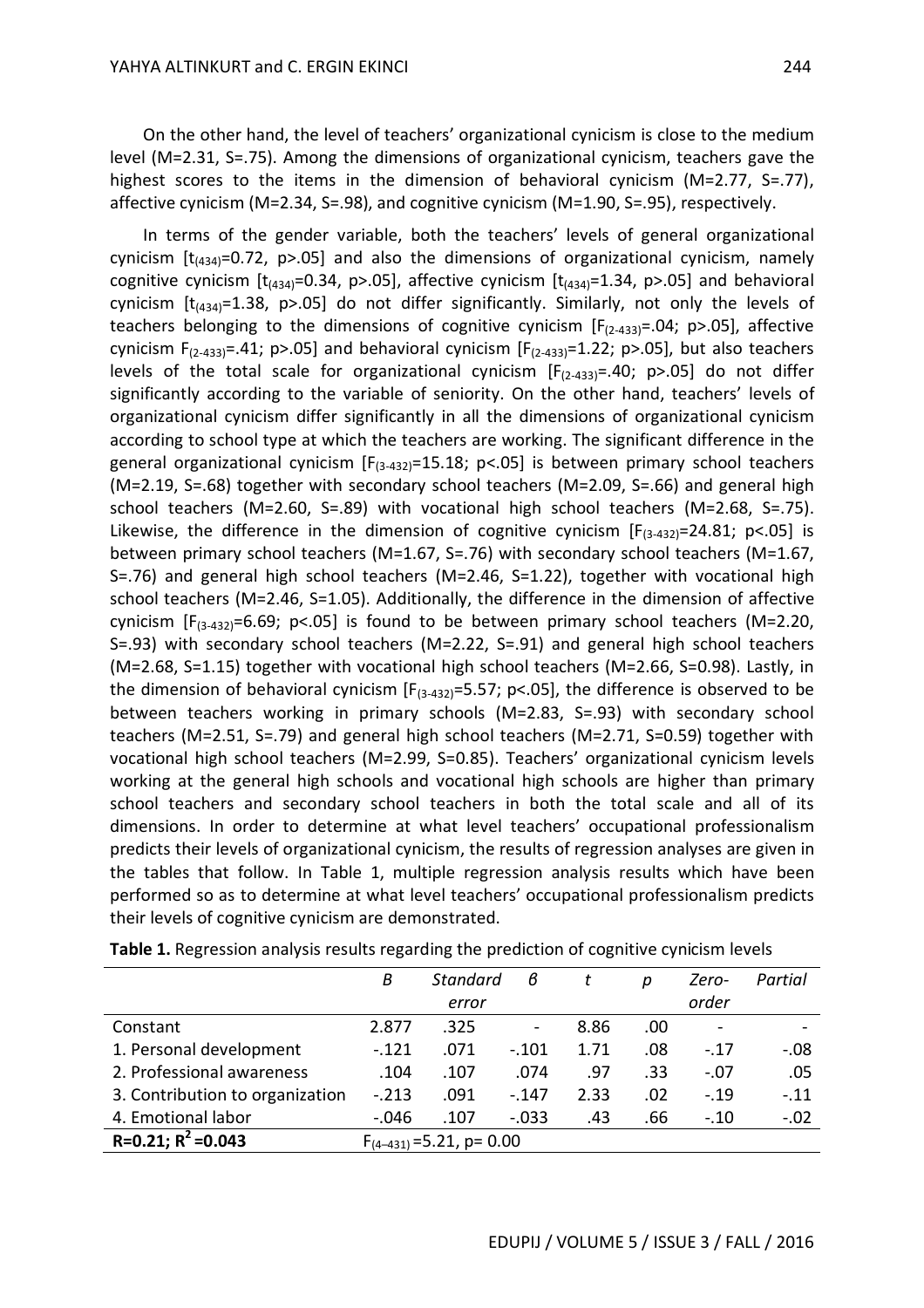As can be seen from Table 1, it can be remarked that there are relationships which are negative and at a low level between cognitive cynicism and the dimensions of occupational professionalism, namely personal development (r=-.17), contribution to organization (r=- 0.19) and emotional labor (r=-0.10). However, there was no statistically significant relationship found between cognitive cynicism and professional awareness. When the other variables are controlled, there is a negative and low level of relationship seen only between cognitive cynicism and contribution to organization (r=-.11). All the dimensions of occupational professionalism together have a significant and low level of relationship with teachers' cognitive cynicism levels (R=0.21, p<0.01). According to the standardized regression coefficient (β), the relative order of importance regarding the predictor variables upon teachers' cognitive cynicism levels is; contribution to organization, personal development, professional awareness, and emotional labor. When the *t*-test results regarding the significance of regression coefficients are investigated, it can be stated that contribution to organization is the most important predictor of cognitive cynicism. All the dimensions of occupational professionalism together explain 4.3% of teachers' cognitive cynicism levels. According to the findings obtained from this study, the regression equation of cognitive cynicism is given below:

## *Cognitive cynicism = 2.877 - .121 Personal development + .104 Professional awareness - .213 Contribution to organization - .046 Emotional labor*

Multiple regression analysis results attained in order to determine whether or not teachers' occupational professionalism predicts their levels of affective cynicism are represented in Table 2.

|                                 | B                              | <b>Standard</b> | в        |       | D   | Zero-  | Partial |
|---------------------------------|--------------------------------|-----------------|----------|-------|-----|--------|---------|
|                                 |                                | error           |          |       |     | order  |         |
| Constant                        | 3.834                          | .336            |          | 11.42 | .00 | $\sim$ |         |
| 1. Personal development         | $-.044$                        | .073            | $-0.036$ | .60   | .54 | $-.15$ | $-.03$  |
| 2. Professional awareness       | .010                           | .111            | .007     | .09   | .92 | $-.15$ | .01     |
| 3. Contribution to organization | $-.198$                        | .094            | $-0.131$ | 2.10  | .03 | $-.20$ | $-.10$  |
| 4. Emotional labor              | $-.147$                        | .110            | $-.103$  | 1.33  | .18 | $-.18$ | $-.06$  |
| $R=0.22; R^2=0.05$              | $F_{(4-431)} = 5.64$ , p= 0.00 |                 |          |       |     |        |         |

**Table 2.** Regression analysis results regarding the prediction of affective cynicism levels

According to Table 2, it can be asserted that there are negative and low level relationships between affective cynicism and the dimensions of occupational professionalism known as personal development (r=-.15), professional awareness (r=-.15), contribution to organization (r=-0.20) and emotional labor (r=-0.18). When the other variables are controlled, there is a negative and low level relationship only between affective cynicism and contribution to organization (r=-.10). Besides, all the dimensions of occupational professionalism together have a significant and low level relationship with teachers' affective cynicism levels (R=0.22, p<0.01). According to the standardized regression coefficient (β), the relative order of importance regarding the predictor variables upon teachers' affective cynicism levels is; contribution to organization, emotional labor, personal development and professional awareness. When the *t*-test results regarding the significance of regression coefficients are investigated, it can clearly be stated that contribution to organization is the only important predictor of affective cynicism. All the dimensions of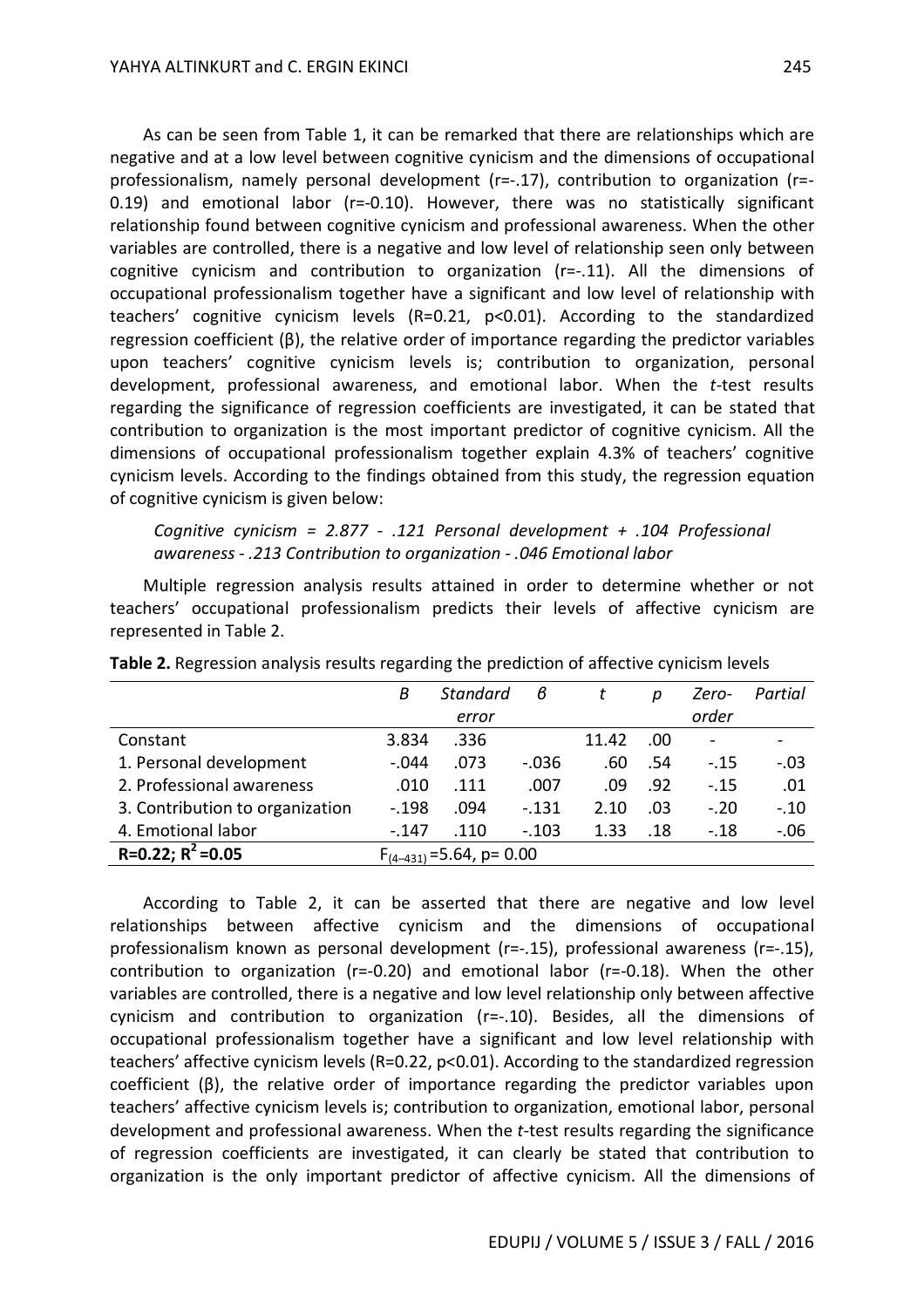occupational professionalism together explain 5% of teachers' affective cynicism levels. According to the findings or this present study, the regression equation regarding affective cynicism is given below:

*Affective cynicism = 3.834 - .044 Personal development + .010 Professional awareness - .198 Contribution to organization - .147 Emotional labor* 

In Table 3, multiple regression analysis results which have been performed so as to determine whether teachers' occupational professionalism predicts their levels of behavioral cynicism are demonstrated.

|                           | Β       | <b>Standard</b>                | в              |       | р   | Zero-                    | Partial |
|---------------------------|---------|--------------------------------|----------------|-------|-----|--------------------------|---------|
|                           |         | error                          |                |       |     | order                    |         |
| Constant                  | 3.376   | .303                           | $\blacksquare$ | 11.16 | .00 | $\overline{\phantom{a}}$ |         |
| 1. Personal development   | $-.011$ | .066                           | $-.010$        | .17   | .86 | $-.08$                   | $-.01$  |
| 2. Professional awareness | .153    | .100                           | .118           | 1.53  | .13 | $-.04$                   | .07     |
| 3. Contribution to        | $-.162$ | .085                           | $-.121$        | 1.91  | .06 | $-.13$                   | $-.09$  |
| organization              |         |                                |                |       |     |                          |         |
| 4. Emotional labor        | $-.143$ | .099                           | $-.113$        | 1.44  | .15 | $-.09$                   | $-.07$  |
| R=0.15; $R^2$ =0.022      |         | $F_{(4-431)} = 2.44$ , p= 0.05 |                |       |     |                          |         |

**Table 3.** Regression analysis results regarding the prediction of behavioral cynicism levels

According to Table 3, it can be stated that there are negative and low levels of relationship between behavioral cynicism and a dimension of occupational professionalism, namely contribution to organization ( $r=-0.13$ ). However, there is no statistically significant relationship found between behavioral cynicism and the other dimensions of occupational professionalism. Additionally, when the other variables are considered, there is no significant relationship found between the dimensions of occupational professionalism and behavioral cynicism. Similarly, it can also be indicated due to the *t*-test results about the significance of regression coefficients, occupational professionalism is not a significant predictor of teachers' behavioral cynicism perceptions.

## **Conclusion and Discussion**

In this study, it was aimed to determine the relationship between teachers' occupational professionalism and their levels of organizational cynicism. Results indicate that teachers' occupational professionalism levels are found to be high. Teachers perceive themselves as more professional in the dimension of professional awareness when compared to other dimensions. This dimension is followed respectively by emotional labor, contribution to organization, and personal development. Similarly, the results of the research conducted by Altinkurt and Yilmaz (2014) and Yorulmaz et al. (2015) upon teachers asserted that teachers' organizational professionalism level was high and the scores given by participant teachers to the dimensions of occupational professionalism in the aforementioned studies were approximately identical to this study. However, according to the results attained from the studies of Cerit (2012) conducted in Turkey and Noordin, Rashid, Ghani, Aripin, and Darus (2010) conducted in Malaysia, teachers' occupational professionalism levels were found to be low.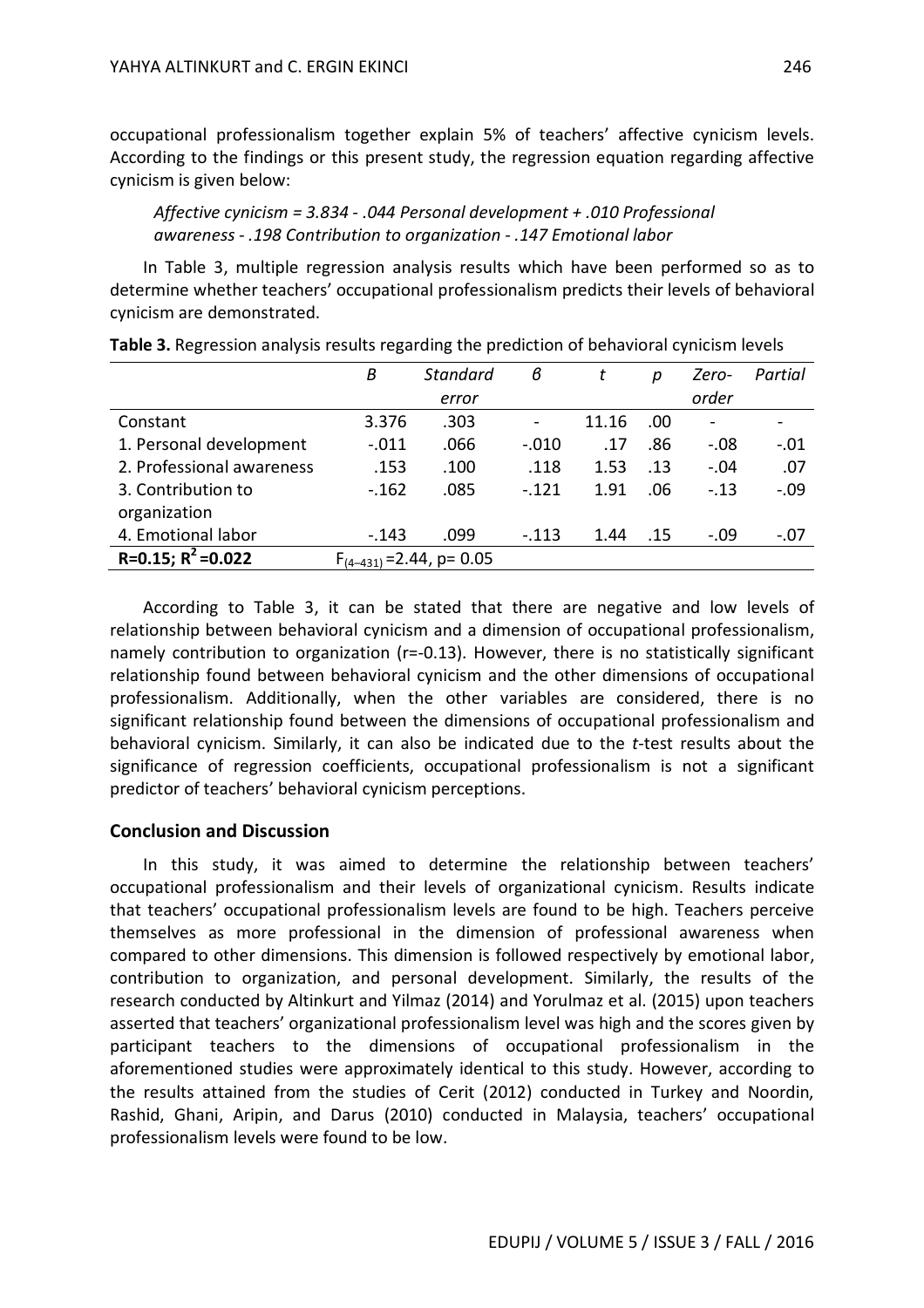Teachers' occupational professionalism does not differ significantly in terms of gender variable, whereas it differs significantly according to the variables of school type and seniority of teachers. Even though occupational professionalism total scores do not differ according to their genders, there are significant differences in the dimensions of professional awareness and emotional labor in terms of gender variable. Both the professional awareness and emotional labors of female teachers are found to be higher than that of males. In addition, the general occupational professionalism of primary school teachers is higher than that of vocational high school teachers. Similarly, not only the levels of contribution to organization of primary school teachers and secondary school teachers, but also personal development levels of secondary school teachers are higher than that of vocational high school teachers.

In terms of the seniority variable, teachers having 11-20 years of experience have the lowest occupational professionalism in all the dimensions. Teachers with 11-20 years of seniority have less general occupational professionalism and contribution to organization when compared to all the other teachers, besides their personal development and professional awareness is lower than teachers having less than 11 years of seniority and lastly, their emotional labor is lower than teachers with more than 20 years. In the related literature, there are a few studies investigating teachers' occupational professionalism according to demographical variables. In the study of Yorulmaz et al. (2015), which was conducted on primary school, secondary school and high school teachers, teachers' occupational professionalism differed significantly in terms of the variables of gender and school type, while there was no significant difference in teachers' occupational professionalism according to seniority variable. In this study, it is concluded that the occupational professionalism of primary school and secondary school teachers is much higher than that of high school teachers. According to the study of Celik and Yilmaz (2015), conducted on primary school, secondary school and high school teachers, it was determined that teachers' occupational professionalism did not differ significantly in terms of gender, age, marital status, school type and seniority, whereas it differed significantly according to the fields (branch) of teachers. The results obtained from the aforementioned study indicated that classroom teachers' occupational professionalism was higher when compared to that of in-field-teachers. Additionally, in Bayhan's (2011) study, whose participants were high school teachers, it was stated that teachers' levels of occupational professionalism did not differ significantly in terms of the variables, namely gender, seniority, school type, educational status and marital status. Similarly, according to Toh et al.'s (1996) study, teachers' occupational professionalism levels did not differ in terms of seniority.

In the literature, there are also some studies regarding the components of occupational professionalism even though they are not directly related to occupational professionalism. According to the studies of Begenirbas and Yalcin (2012) and Basim et al. (2013), the variables of gender, educational level and age have an influence on teachers' emotional labor levels. Moreover, it was concluded in Yilmaz, Altinkurt, Guner, and Sen's (2015) study that teachers' emotional labor levels differ significantly in terms of gender, marital status, school type and field of teachers. As a result of all these studies, it can be asserted that there might be various reasons of these different findings regarding teachers' occupational professionalism. One of these reasons might be that different data collection instruments are applied so as to investigate teachers' occupational perceptions. In the related literature, there are many different classifications about the dimensions of occupational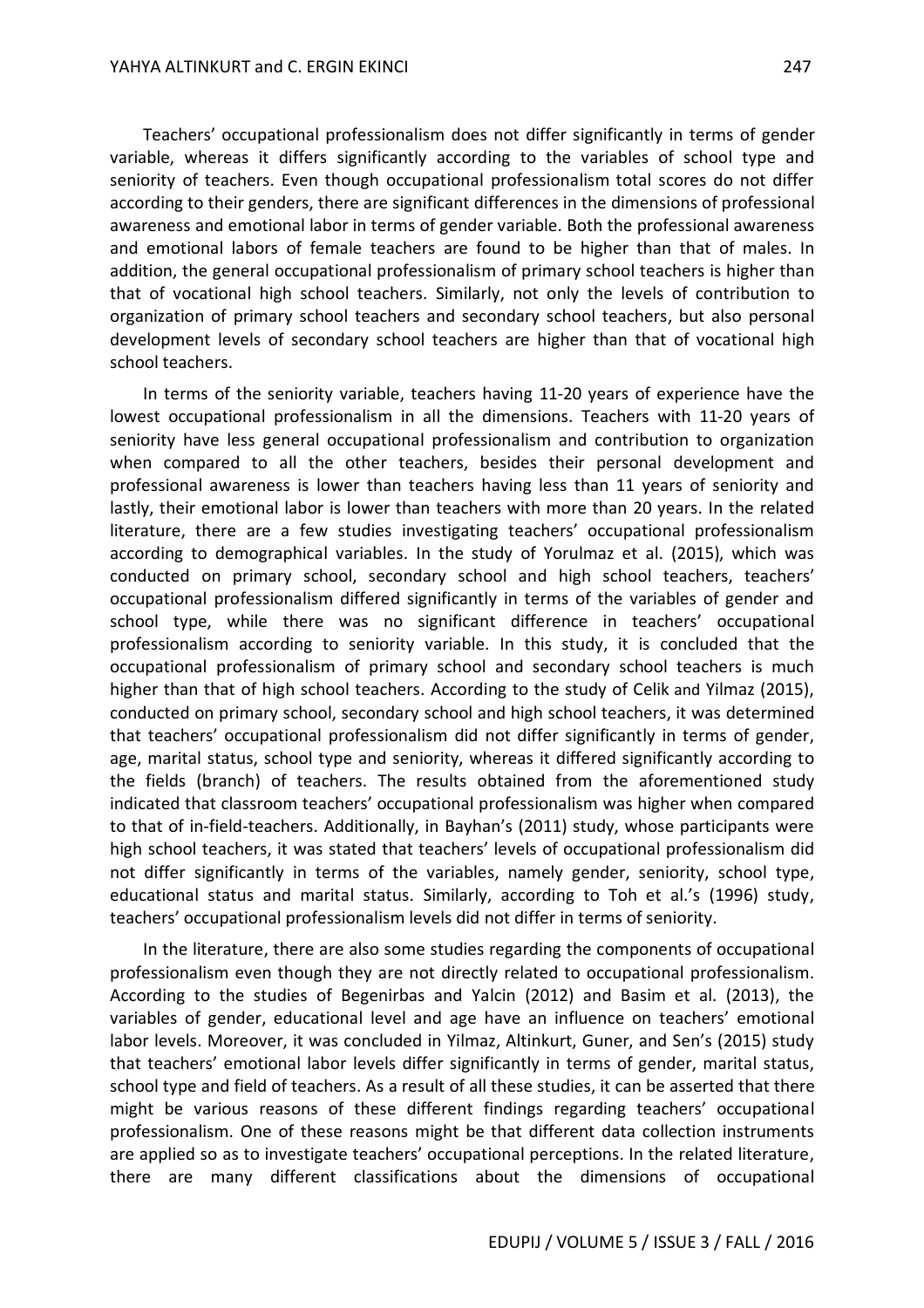professionalism. For instance, McMahon and Hoy (2009) identify occupational professionalism in four dimensions, namely academic engagement, self-enforcement of standards, effectiveness, and contribution to a professional community. However, in their scale which was applied in this study, Altinkurt and Yilmaz (2014) described occupational professionalism in four dimensions, which are personal development, contribution to organization, professional awareness, and emotional labor. On the other hand, Bayhan (2011) identified occupational professionalism in three dimensions; occupational competence, professional approach and effectiveness. Besides, it can be recommended that further studies should be conducted about occupational professionalism since there are limited studies in the literature about this subject.

When it comes to organizational cynicism, it is seen that teachers' organizational cynicism levels are close to the medium level. In other words, teachers have considerably negative attitudes towards their schools. Among the dimensions of organizational cynicism, teachers gave the highest scores to the dimension of behavioral cynicism, affective cynicism, and cognitive cynicism, respectively. This finding corresponds to the results obtained from the other studies in the literature (Altinkurt et al., 2014; Arabaci, 2010; Kalagan & Guzeller, 2010; Ozgan, Kulekci, & Ozkan, 2012; Topkaya, Altinkurt, Yilmaz, & Dilek, 2013). Besides, in terms of school type, teachers' organizational cynicism levels differ significantly in all the dimensions. Organizational cynicism levels of teachers working at general high schools and vocational high schools are found to be higher than that of primary school teachers and secondary school teachers in all the dimensions and the total scale. This finding is generally supported by many studies in the literature. There are many studies found in the literature comprising organizational cynicism with different school types and especially different fields. Kalagan and Guzeller (2010) concluded in their study that the highest organizational cynicism level belonged to those teachers working at vocational schools for girls and followed respectively by teachers working at industrial vocational high schools, tourism high schools, Anatolian high schools, trade vocational high schools, private teaching institutions, primary schools, private schools and general high schools. The significant difference was observed to be between teachers working at vocational high schools for girls and primary school teachers. Additionally, Yetim and Ceylan (2011) identified in their study that classroom teachers had a higher level of organizational cynicism when compared to applied field teachers.

On the other hand, there is no significant difference in teachers' organizational cynicism levels according to the variable of gender. This finding corresponds to the results of other studies in the literature (Altinkurt et al., 2014; Helvaci & Cetin, 2012; Kalagan & Guzeller, 2010; Topkaya et al., 2013; Wanous, Reichers & Austin, 2000; Yetim & Ceylan, 2011, Nartgun & Kartal, 2013). Similarly, teachers' organizational cynicism levels do not differ significantly in terms of seniority variable either. This finding is supported by Helvaci and Cetin's (2012) study whereas it does not match up with the results of the studies conducted by Kalagan and Guzeller (2010) and Topkaya et al. (2013). In the study of Kalagan and Guzeller (2010), it was asserted as long as teachers' occupational seniority increased, their organizational cynicism levels decreased, whereas in the study by Topkaya et al. (2013), it was determined that when the teachers' seniority increased, their levels of organizational cynicism increased, too.

The last purpose of the study was to determine whether or not teachers' occupational professionalism predicts their levels of organizational cynicism. Regression analysis was applied for this purpose. According to the results obtained from the regression analysis, only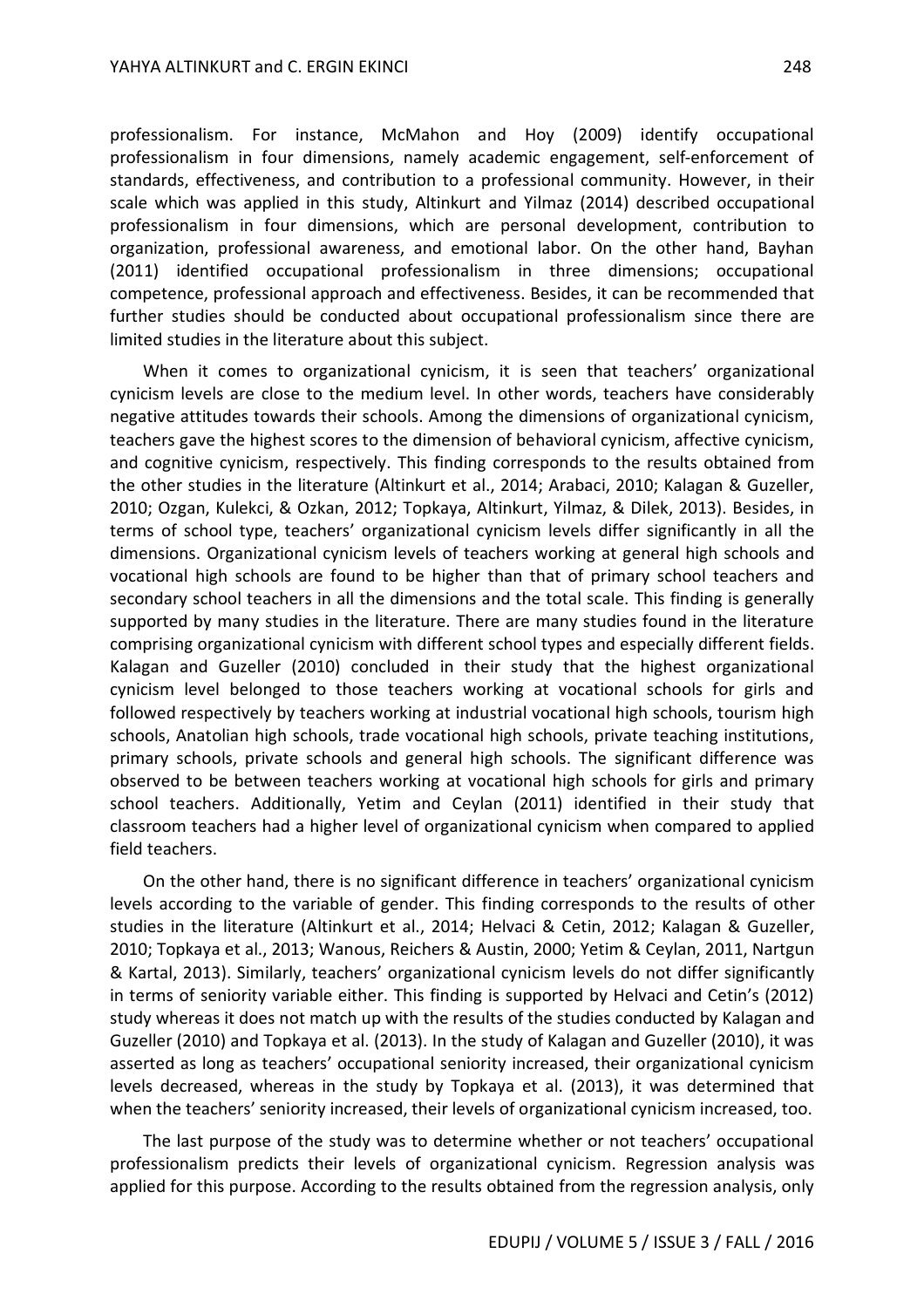the dimension of *contribution to organization* is an important predictor for the cognitive and affective cynicism perceptions of teachers. There are found to be negative and low level relationships between teachers' organizational professionalism and both their cognitive and affective cynicism levels. Moreover, all the dimensions of occupational professionalism together explain 4.3% of teachers' cognitive cynicism levels, whereas they explain 5% of teachers' affective cynicism levels. However, teachers' occupational professionalism is not significantly effective on their behavioral cynicism. In other words, it can be asserted that as long as teachers' occupational professionalism levels increase, their negative feelings towards the organization in the cognitive and affective dimensions decrease. However, teachers' organizational professionalism do not create any difference behaviorally. This situation can be explicated as that other factors except from occupational professionalism have more influence, especially on behavioral cynicism. Nevertheless, the number of studies related to this subject should be enhanced in order to reveal the exact reasons of this finding. There were no studies encountered by the researchers in the literature which aim to determine the relationship between teachers' occupational professionalism and their organizational cynicism. However, there are some studies about this subject which have been conducted on the police and prison workers (Poole & Regoli, 1980, Regoli, Poole, & Lotz, 1981). Even though the organizational features and occupational requirements are different, there are some findings that corresponding greatly with this present study. In these aforementioned studies, it was concluded that there were negative and low level relationships between occupational professionalism and organizational cynicism.

### **Notes**

Corresponding author: C. ERGIN EKINCI

## **References**

- Altinkurt, Y., & Yilmaz, K. (2014). The relationships between occupational professionalism of teachers and their job satisfaction. *Sakarya University Journal of Education, 4*(2), 57- 71.
- Altinkurt, Y., Yilmaz, K., Erol, E., & Salali, E. T. (2014). The relationships between school principals' uses of power sources and teachers' organizational cynicism perceptions. *Journal of Teacher Education and Educators, 3*(1), 25-52.
- Anderson, F. (2012). *The construction of professionalism in vocational education and training in Ireland: a mixed methods study of trainers' roles and professional development in the workplace* (Unpublished doctoral dissertation). Dublin City University.
- Andersson, L. (1996). Employee cynicism: an examination using a contract violation framework. *Human Relations, 49*, 1395-1418.
- Andersson, L. M., & Bateman, T. S. (1997). Cynicism in the work place: Some causes and effects. *Journal of Organizational Behavior, 18,* 449-470.
- Arabaci, I. B. (2010). The effects of depersonalization and organizational cynicism levels on the job satisfaction of educational inspectors. *African Journal of Business Management, 4*(13), 2802-2811.
- Basim, H. N., Begenirbas, M., & Yalcin, R. (2013). Effects of teacher personalities on emotional exhaustion: mediating role of emotional labor. *Educational Sciences: Theory & Practice, 13*(3), 1488-1496.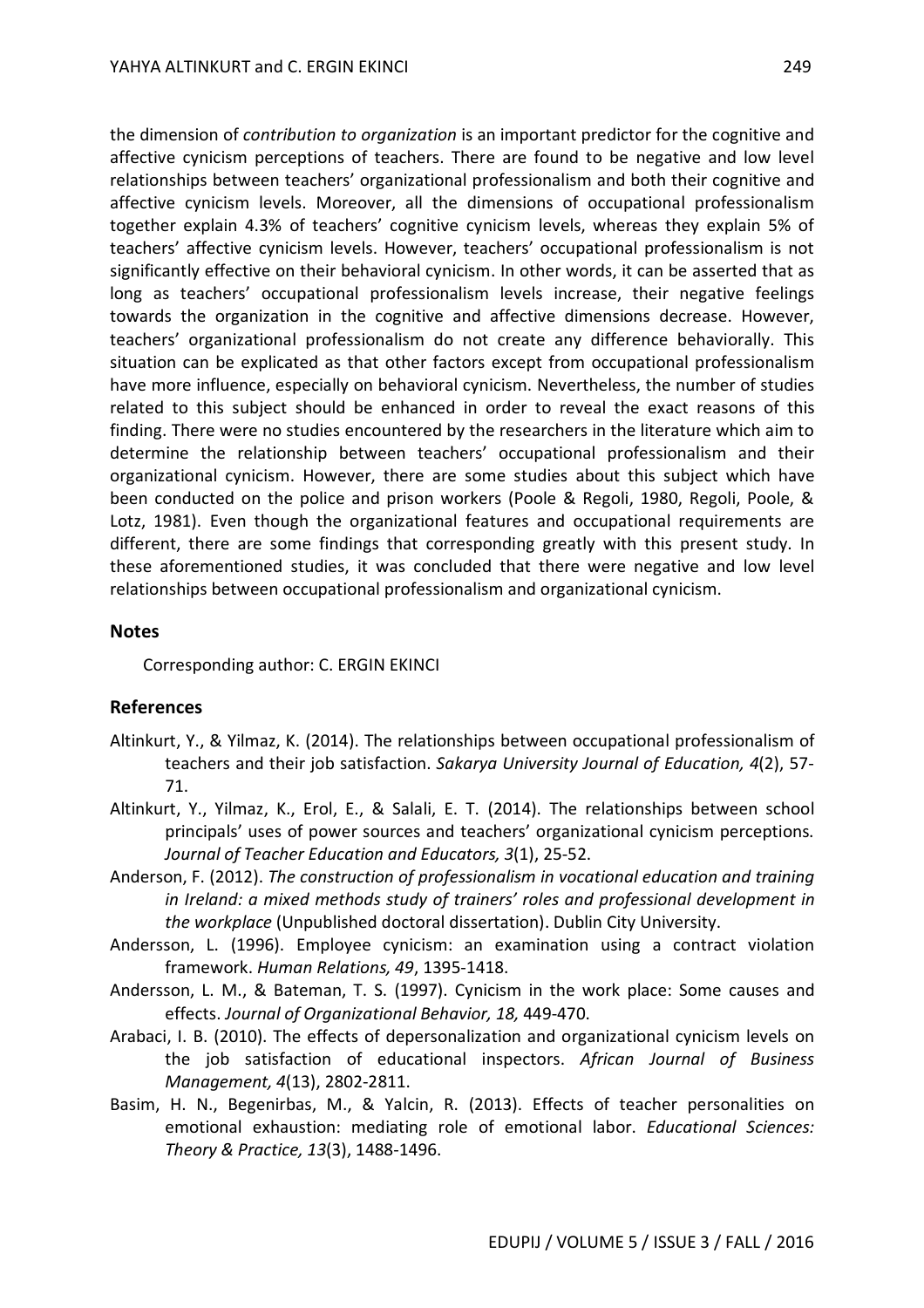- Bateman, T. S., Sakano, T., & Fujita, M. (1992). Roger, me, and my attitude: Film propaganda and cynicism toward corporate leadership. *Journal of Applied Psychology, 77,* 786- 771.
- Bayhan, G. (2011). *Ogretmenlerin profesyonelliginin incelenmesi* (Unpublished doctoral dissertation). Marmara University, Istanbul.
- Bedeian, A. G. (2007). Even if the tower is "ivory," it isn't "white:" Understanding the consequences of faculty cynicism. *Academy of Management Learning & Education*, *6*(1), 9-32.
- Begenirbas, M., & Yalcin, R. C. (2012). The effects of teachers' personalities on their emotional labor display. *Cag University Journal of Social Sciences, 9*(1), 47-65.
- Bommer, W. H., Rich G. A., & Rubin, R. S. (2005). Changing attitudes about change: longitudinal effects of transformational leader behaviour on employee cynicism about organizational change*. The Journal of Organizational Behaviour, 26*, 733-753.
- Brandes, P., Dharwadkar, R., & Dean, J. W. (1999). Does organizational cynicism matter? Employee and supervisor perspectives on work outcomes. In *Eastern Academy of Management Proceedings (*pp.150-153).
- Brandes-Ducan, P. (1995). *An exploration of organizational cynicism.* Working paper, University of Cincinnati.
- Buyukozturk, S. (2009). *Sosyal bilimler icin veri analizi el kitabi.* Ankara: Pegem Akademi.
- Cerit, Y. (2012). The relationship between bureaucratic school structure and classroom teachers' professional behaviors*. Educational Administration: Theory and Practice, 18*(4), 497-521.
- Celik, M., & Yilmaz, K. (2015). The relationship between teachers' occupational professionalism and burnout. *Sakarya Universitesi Egitim Fakultesi Dergisi, 30*, 102- 131.
- Cole, M. S., Brunch, H., & Vogel, B. (2006). Emotion as mediators of the relations between perceived supervision support and psychological hardiness on employee cynicism. *Journal of Organizational Behavio*r, *27*, 463-484.
- Day, C., Flores, M. A., & Viana, I. (2007). Effects of national policies on teachers' sense of professionalism: Findings from an empirical study in Portugal and in England. *European Journal of Teacher Education, 30*(3), 249-265.
- Dean, J. W. Jr., Brandes, P., & Dharwadkar, R. (1998). Organizational cynicism. *Academy of Management Review, 22,* 341-352.
- Eaton, J. A. (2000). *A social motivation approach to organizational cynicism* (Unpublished master's thesis). York University, Toronto.
- Evans, L. (2008). Professionalism, professionality and professional development. *British Journal of Educational Studies*, *56*(1), 20-38.
- Evans, L. (2011). The 'shape' of teacher professionalism in England: Professional standards, performance management, professional development and the changes proposed in the 2010. White Paper. *British Educational Research Journal*, *37*(5), 851-887.
- Evett, J. (2005). The Management of professionalism: contemporary paradox changing teacher roles, identities and professionalism kings college, London19<sup>th</sup> October 2005. Retrieved from http://www.tlrp.org/themes/seminar/gewirtz/papers/seminar5/ paper%2520-%2520evetts.doc
- Evett, J. (2006). Trust and professionalism: challenges and occupational changes. *Current Sociology, 54*(4), 515-531.
- Evett, J. (2011). Professionalism: Value and ideology. *Current Sociology, 61*(5-6), 778-796.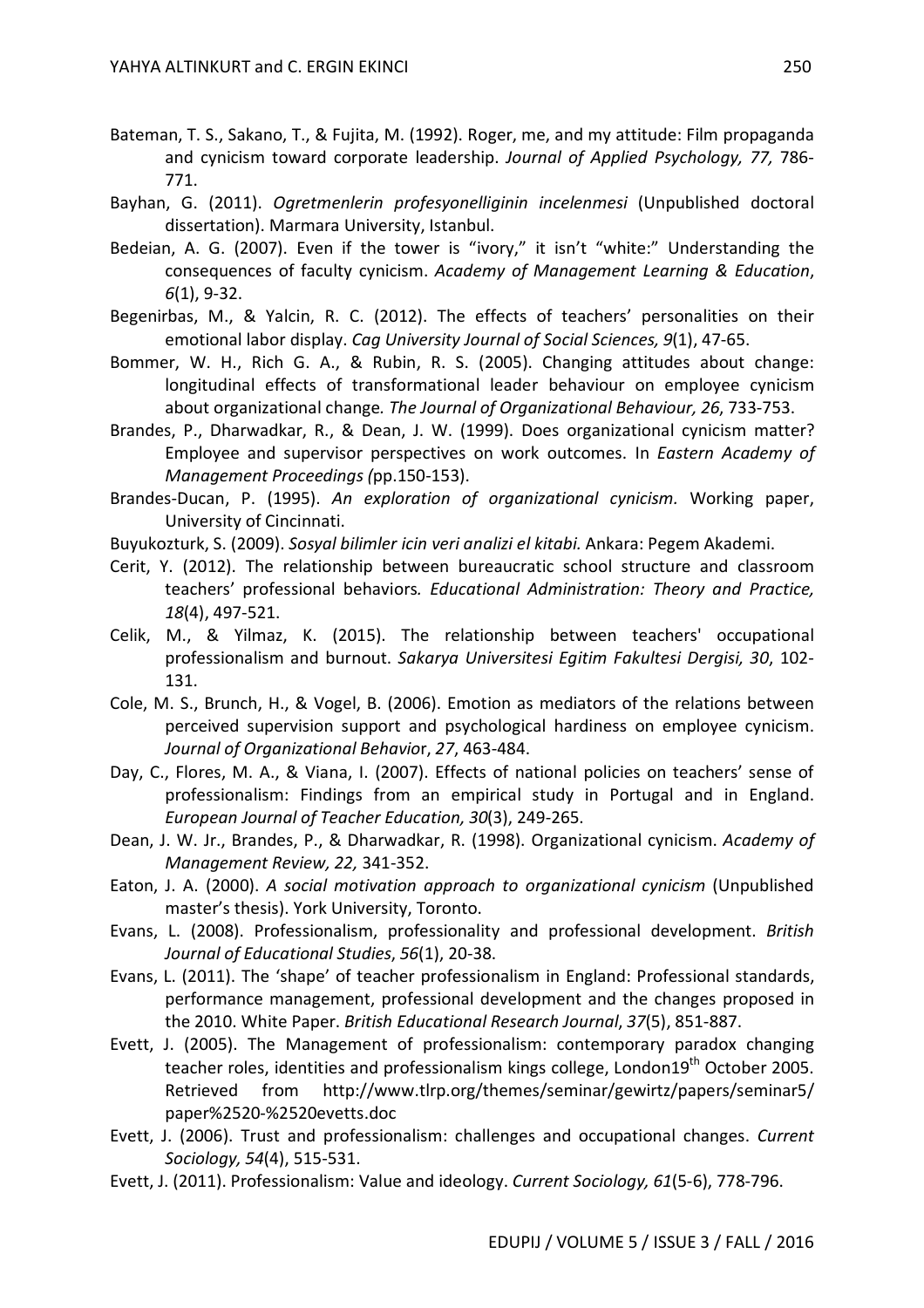- Evett, J. (2013). A new professionalism? Challenges and opportunities. *Current Sociology, 59*(4), 406-422.
- Fitzgerald, M. R. (2002). *Organizational cynicism: its relationship to perceived organizational injustice and explanatory style* (Unpublished doctoral dissertation). University of Cincinnati, Ohio.
- Gleeson, D. & Knights, D. (2006). Challenging dualism: Public professionalism in 'troubled' times. *Sociology, 40*(2), 277-295.
- Goldfarb, J. (1991). *The cynical society: the culture of politics in American life*. Chicago: The University of Chicago Press.
- Guastello, S., Rieke, M., Guastello, D., & Billings, S. (1992). A study of cynicism, personality, and work values. *The Journal of Psychology, 126,* 37-48.
- Hargreaves, A. (2000). Four ages of professionalism and professional learning, *Teachers and Teaching: Theory and Practice, 6*(2), 151-182.
- Hart, S., & Marshall, D. (1992). *The question of teacher professionalism.* Chicago, IL: The University of Illinois. (ERIC Document Reproductions Service No. ED 349 291).
- Helvaci, M. A., & Cetin, A. (2012). Assessment of cynicism level of primary school teachers: Usak sample. *Turkish Studies, 7*(3), 1475-1497.
- Hoyle, E., & John, P. (1995). *Professional knowledge and professional practice.* London: Cassell.
- James, M. S. L. (2005). Antecedents and consequences of cynicism in organizations: An Examination of the potential positive and negative effects on school systems. (Unpublished doctoral dissertation). Florida State University, USA.
- Johnson, J. L., & O'Leary-Kelly, L. (2003). The effects of psychological contract breach and organizational cynicism: Not all social exchange violations are created equal. *Journal of Organizational Behavior, 24*(5), 627-647.
- Kalagan, G. (2009). The relationship between research assistants' perceived organizational support and organizational cynicism (Unpublished master's thesis). Akdeniz University, Antalya.
- Kalagan, G., & Guzeller, C. O. (2010). The organizational cynicism levels of the teachers. *Pamukkale University Journal of Education, 27*, 83-97.
- Kim-Godwin, Y. S., Baek, H. C., & Wynd, C. A. (2010). Factors influencing professionalism in nursing among Korean American registered nurses. *Journal of Professional Nursing*, *26*(4), 242-249.
- Laursen, J. C. (2009). Cynicism then and now. *European Journal of Philosophy and Public Debate, 1*(2), 469-482.
- Matzen, N. J., & Edmunds, J. A. (2007). Technology as a catalyst for change: The role of professional development. *Journal of Research on Technology in Education, 39*(4), 417-430.
- Mazella, D. (2007). *The making of modern cynicism*. University of Virginia Press.
- McMahon, E., & Hoy, W. K. (2009). Professionalism in teaching: Toward a structural theory of professionalism. In W. K. Hoy & M. DiPaola (Eds.), *Studies in school improvement*. Greenwich, CN: Information Age.
- Mirvis, P., & Kanter, D. L. (1991). Beyond demography: A psychological profile of the workforce. *Human Resource Management, 30*(1)*,* 45-68.
- Mockler, N. (2005). Transforming teachers: new professional learning and transformative teacher professionalism. *Journal of In-service Education*, *31*(4), 733-746.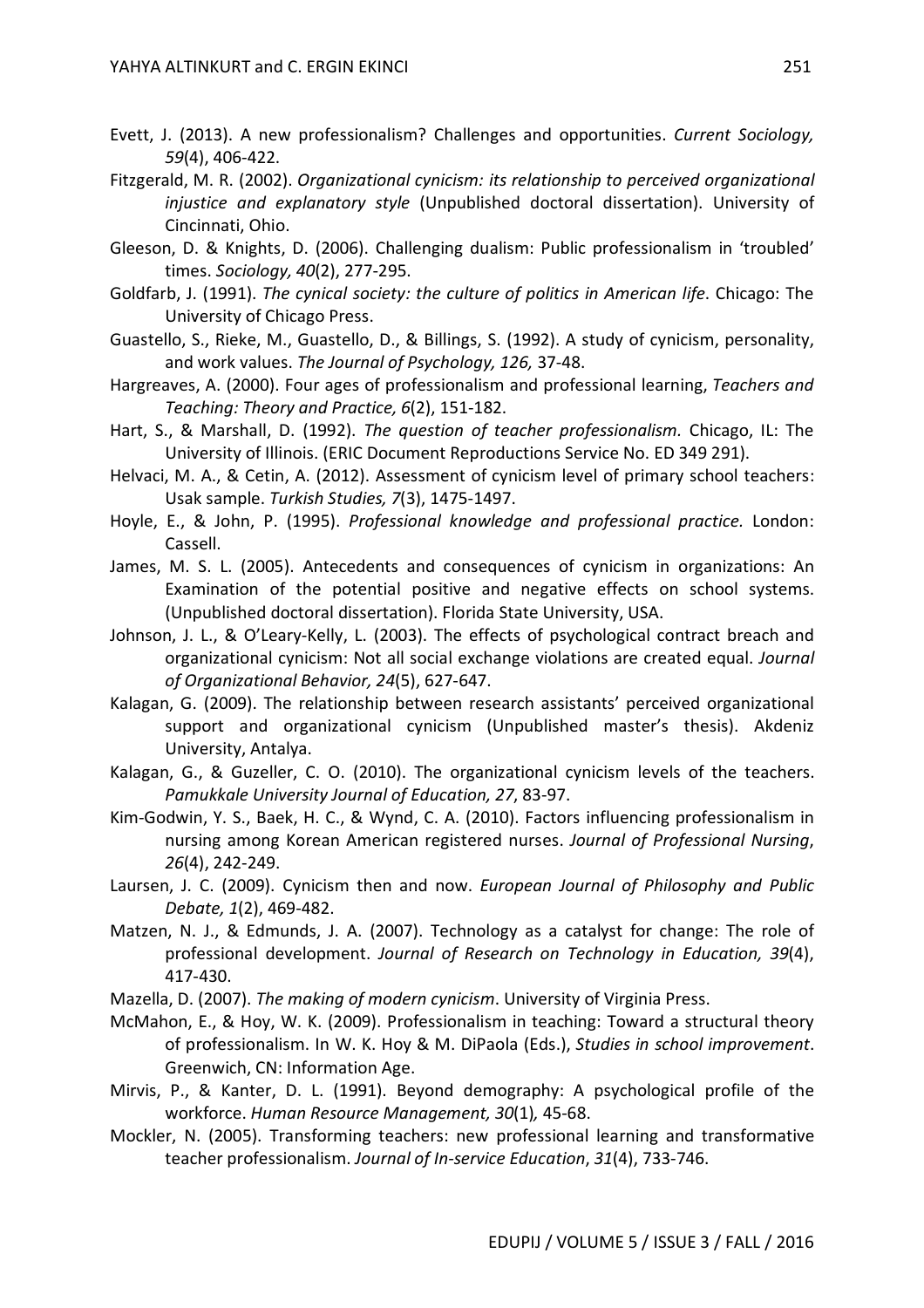- Nartgun S. S., & Kalay, M. (2014). Teachers' opinions about their levels of organizational support and organizational identification with organizational cynicism. *Turkish Studies, 9*(2), 1361-1376*.*
- Nartgun, S. S., & Kartal, V. (2013). Teachers' perceptions on organizational cynicism and organizational silence. *Bartin University Journal of Faculty of Education, 2*(2), 47-67.
- Naus, A. J. A. M. (2007). Organizational cynicism on the nature, antecedents, and consequence of employee cynicism toward the employing organization (Unpublished doctoral dissertation). Maastricht University, Maastricht.
- Noordegraaf, M. (2015). Hybrid professionalism and beyond: (new) forms of public professionalism in changing organizational and societal. *Contexts Journal of Professions and Organization*, *2*(2), 187-206.
- Noordin, F., Rashid, R. M., Ghani, R., Aripin, R., & Darus, Z. (2010). Teacher professionalisation and organisational commitment: Evidence from Malaysia. *International Business & Economics Research Journal, 9*(2), 49-58*.*
- Ozgan, H., Kulekci, E., & Ozkan, M. (2012). Analyzing of the relationships between organizational cynicism and organizational commitment of teaching staff. *International Online Journal of Educational Sciences, 4*(1), 196-205.
- Peng, Z., & Zhou, F. (2009). The moderating effect of supervisory conscientiousness on the relationship between employees' social cynicism and perceived interpersonal justice. *Social Behavior and Personality*, *37*(6), 863-864.
- Poole, E., & Regoli, R. M. (1980). Examining the impact of professionalism on cynicism, role conflict, and work alienation among prison guards. *Criminal Justice Review, 5,* 57-64.
- Regoli, R. M., Poole, E. D., & Lotz, R. (1981). An empirical assessment of the effect of professionalism on cynicism among prison guards. *Sociological Spectrum: Mid-South Sociological Association, 1*(1), 53-65.
- Reichers, A. E., Wanous, J. P., & Austin J. T. (1997). Understanding and managing cynicism about organizational change. *Academy of Management Executive*, *11*(1), 48-59.
- Servage, L. (2009). Who is the "professional" in a professional learning community? An exploration of teacher professionalism in collaborative professional development settings. *Canadian Journal of Education, 32*(1), 149-171.
- Swann, M., McIntyre, D., Pell, T., Hargreaves, L., & Cunningham, M. (2010). Teachers' conceptions of teacher professionalism in England in 2003 and 2006. *British Educational Research Journal*, *36*(4), 549-571.
- Toh, K., Diong, C., Boo, H., & Chia, S. (1996). Determinants of teacher professionalism. *British Journal of In-service Education, 22*(2), 231-244.
- Tokgoz, N., & Yilmaz, H. (2008). Organizational cynicism: an investigation on hotel organizations in Eskisehir and Alanya. *Anadolu University Journal of Social Sciences, 8*(2), 282-305.
- Topkaya, N., Altinkurt, Y., Yilmaz, K., & Dilek, S. A. (2013). The relationship between loss of face and organizational cynicism. *Akademik Bakis, 36*, 1-20.
- Van Mokk, W. N., Grave, W. S., Wass, V., O'Sullivan, H., Zwaveling, J. H., Schuwirth, L. W., & Van der Vleuten, C. P. (2009). Professionalism: Evolution of the concept. *European Journal of Internal Medicine*, 20, 81-84.
- Wanous, J. P., Reichers, A. E., & Austin, J. T. (2000). Cynicism about organizational change. *Group & Organization Management, 25*(2), 132-153.